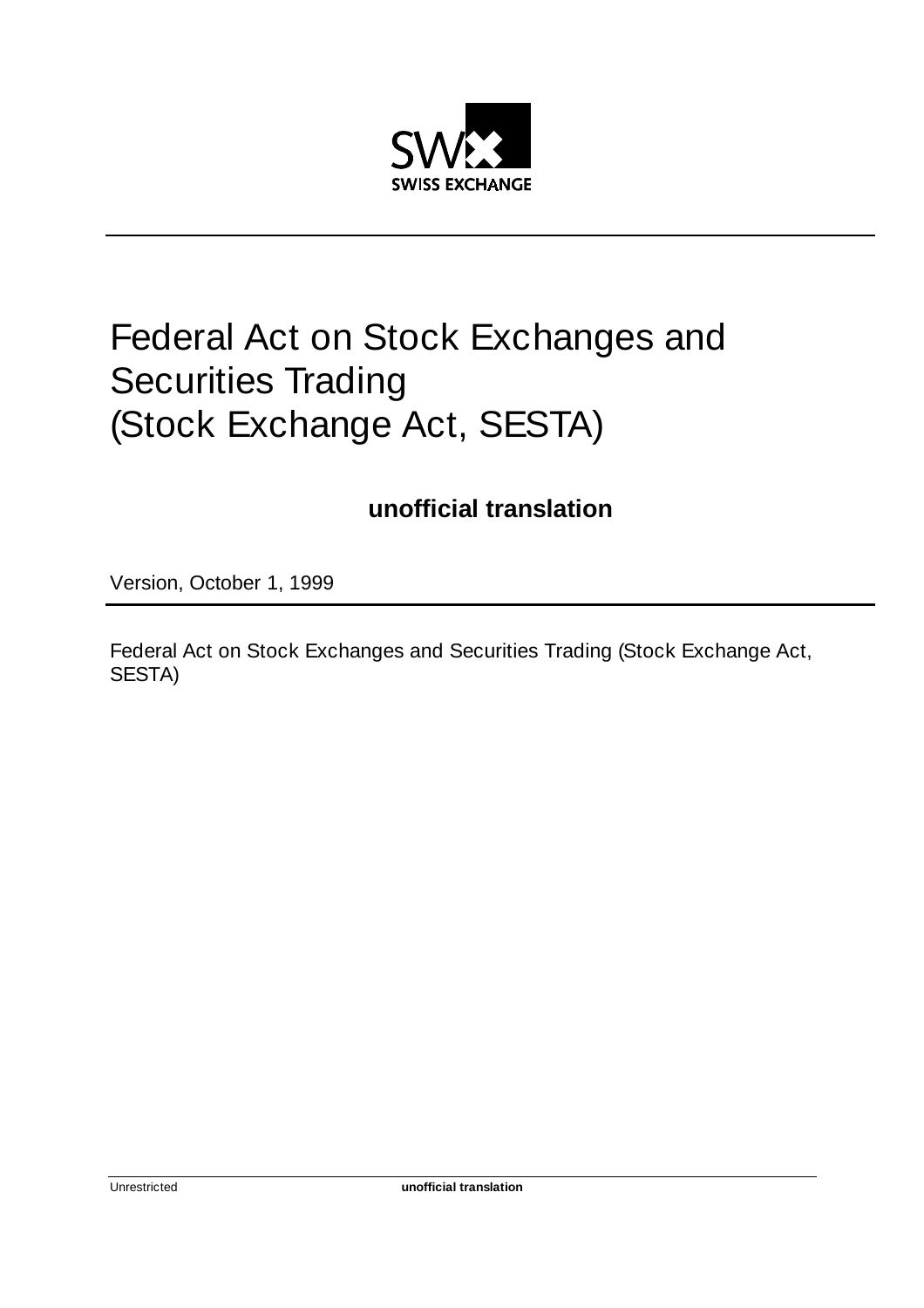#### **Table of Contents**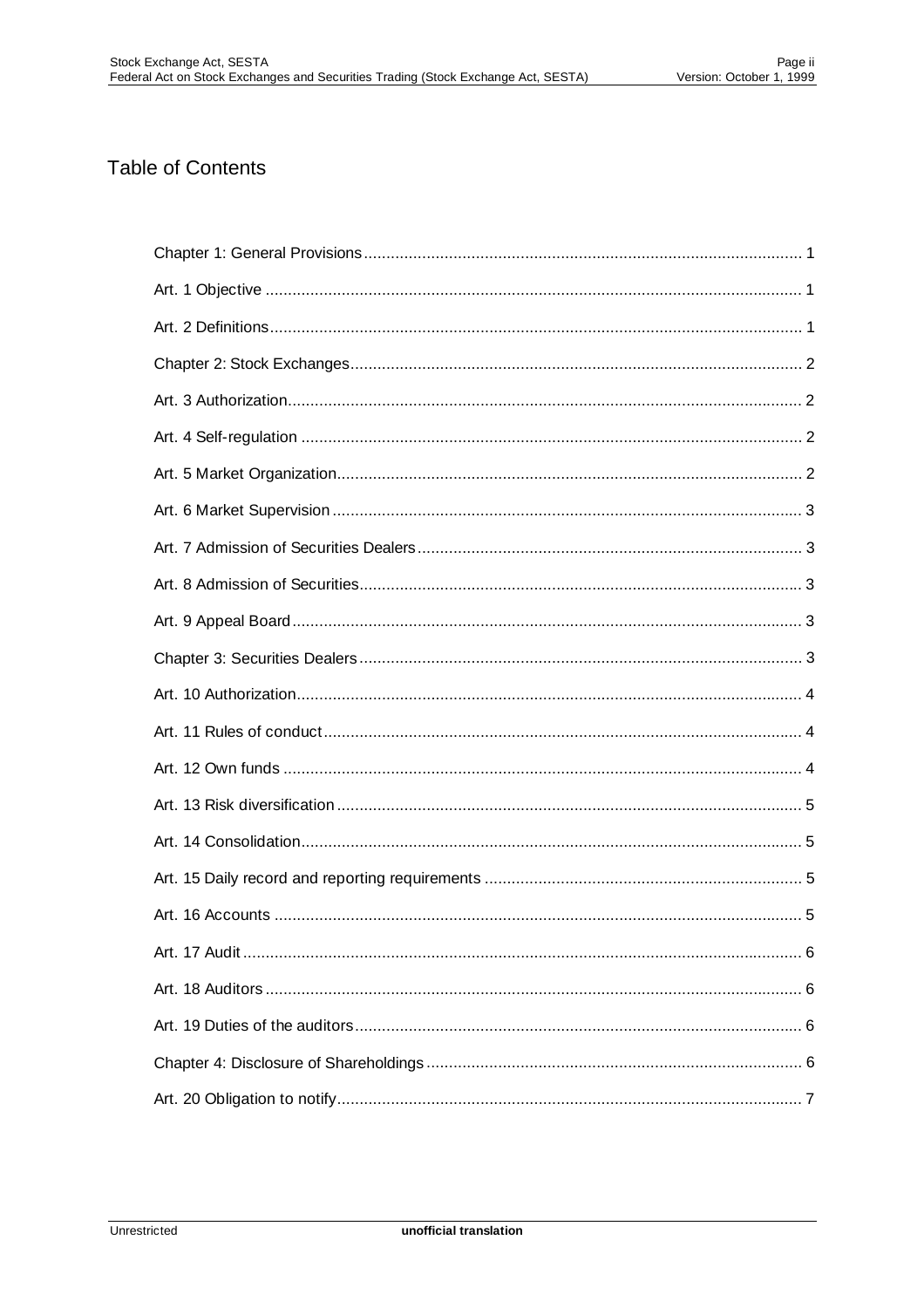| Art. 27 Announcement of the result of the offer and extension of the offer period 9 |
|-------------------------------------------------------------------------------------|
|                                                                                     |
|                                                                                     |
|                                                                                     |
|                                                                                     |
|                                                                                     |
|                                                                                     |
|                                                                                     |
|                                                                                     |
|                                                                                     |
|                                                                                     |
|                                                                                     |
|                                                                                     |
| Art. 37 Authorization of foreign stock exchanges and securities dealers 12          |
|                                                                                     |
|                                                                                     |
|                                                                                     |
|                                                                                     |
|                                                                                     |
|                                                                                     |
|                                                                                     |
|                                                                                     |
|                                                                                     |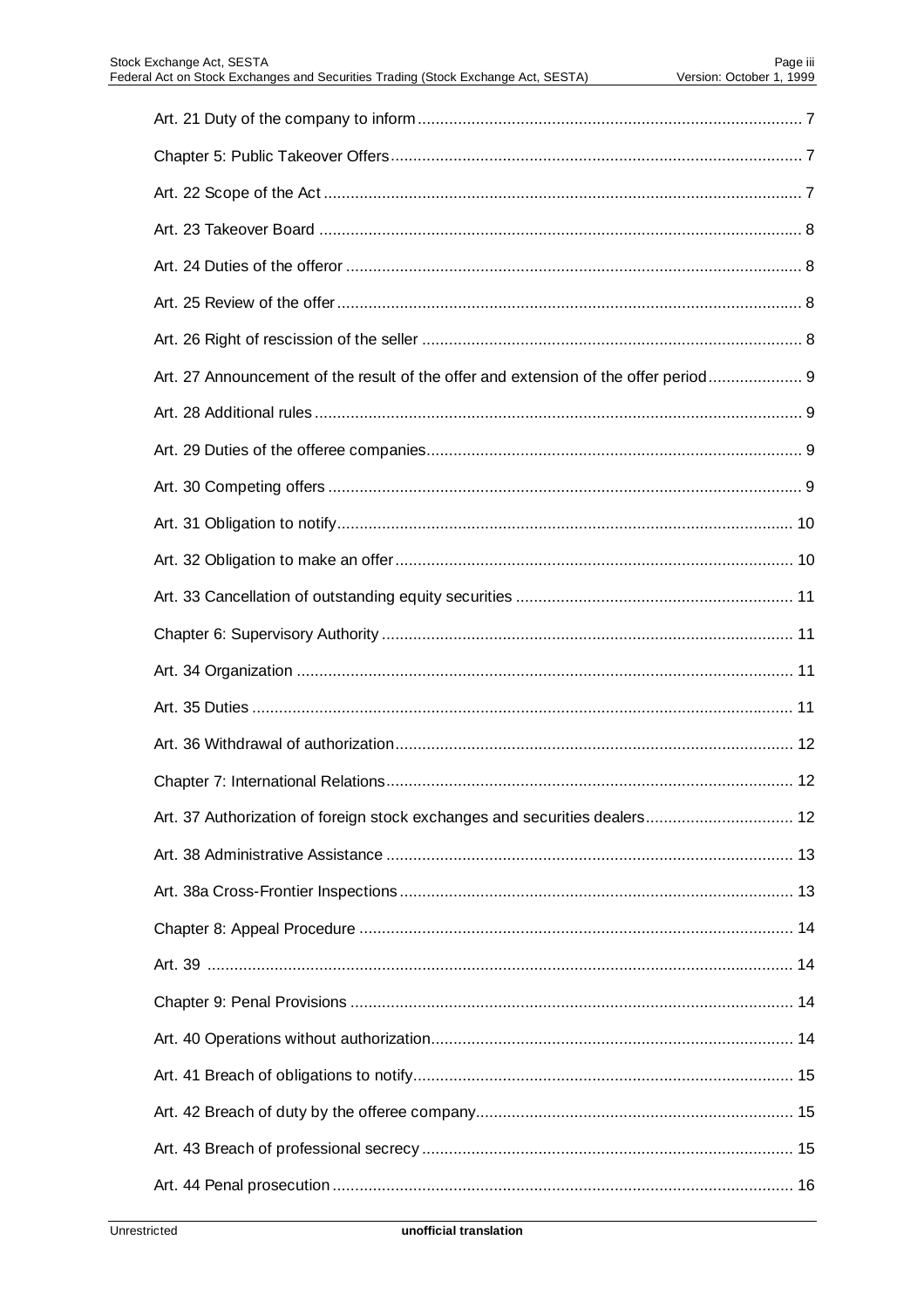| Art. 51 Disclosure of shareholdings in companies with listed equity securities 17 |
|-----------------------------------------------------------------------------------|
|                                                                                   |
|                                                                                   |
|                                                                                   |
|                                                                                   |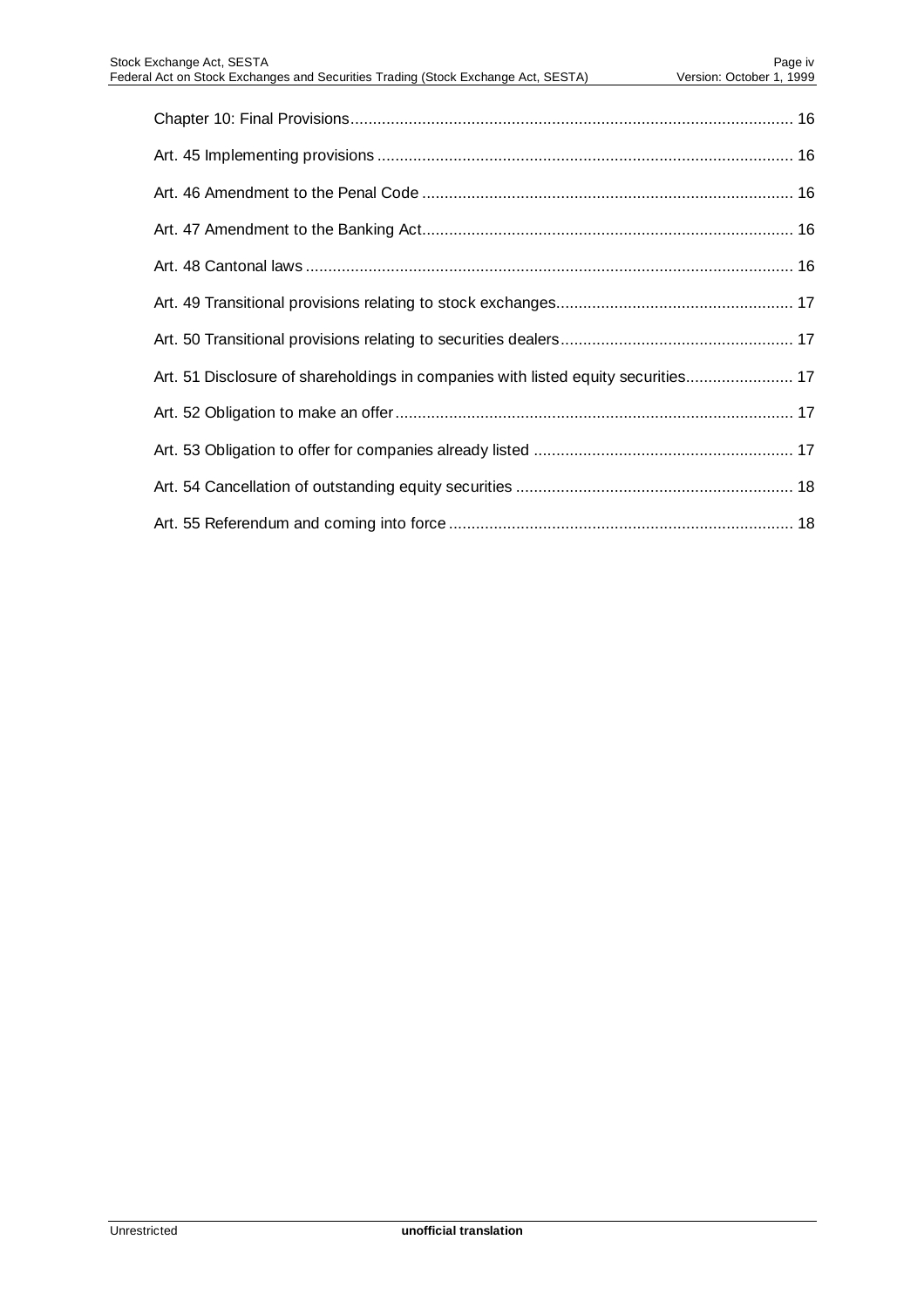# **Federal Act on Stock Exchanges and Securities Trading**

(Stock Exchange Act, SESTA) of March 24, 1995

Version: October 1, 1999

#### **Unofficel translation**

The Federal Assembly of the Swiss Confederation,

based upon Articles 31<sup>bs</sup>, 31<sup>quater</sup>, 64 and 64<sup>bis</sup> of the Federal Constitution<sup>1</sup>, after having examined the Message of the Federal Council dated February 24, 19932,

decides:

# **Chapter 1: General Provisions**

#### **Art. 1 Objective**

This Act sets the conditions for the establishment and operation of stock exchanges as well as for the professional trading in securities, in order to ensure transparency and equality of treatment of investors $3$ . It provides the framework to ensure the proper functioning of the securities markets.

#### **Art. 2 Definitions**

For the purposes of this Act,

- a. "Securities" shall mean standardised certificates which are suitable for mass trading, rights not represented by a certificate with similar functions (book-entry securities) and derivatives;
- b. A "stock exchange" shall mean any organization which is set up for the purpose of securities trading and which enables the simultaneous exchange of offers of securities among a number of securities dealers as well as the execution of transactions;
- c. "Listing" shall mean admission to trading on the principal or second exchange;
- d. A "securities dealer" shall mean any natural person, legal entity or partnership who buys and sells securities, in a professional capacity, on the secondary market, either for its own account with the intent of reselling them within a short period of time or for the account of third parties, or makes public offers of securities to the public on the primary market, or creates derivatives and offers them to the public;

AS **1997** 68

-

<sup>1</sup> SR **101**

<sup>2</sup> BBl **1993** I 1369

<sup>&</sup>lt;sup>3</sup> All references to persons in this Act shall refer to both genders.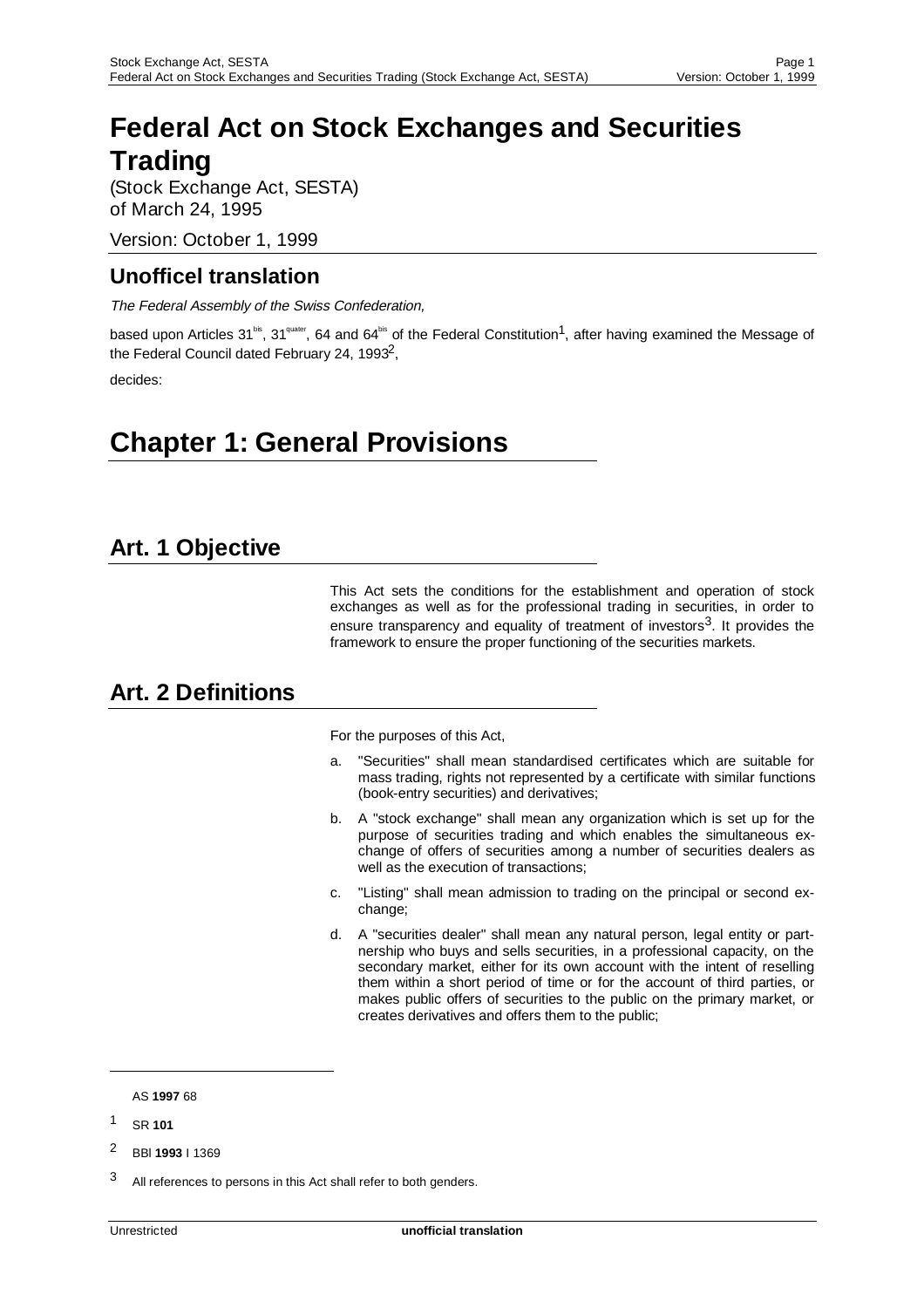e. A "public takeover offer" shall mean any offer to purchase or exchange shares, participation or bonus certificates or any other participation rights ("equity securities") which is made publicly to the holders of shares or other equity securities of Swiss companies whose equity securities are, in whole or in part, listed on an exchange in Switzerland.

# **Chapter 2: Stock Exchanges**

#### **Art. 3 Authorization**

<sup>1</sup> The operation of a stock exchange is subject to authorization by the Supervisory Authority.

 $2$  Authorization shall be granted if:

- the stock exchange through regulations and its organizational structure ensures compliance with the provisions of this Act;
- b. the stock exchange and its senior officials are able to show that they have the necessary professional knowledge and give an assurance of proper business conduct;
- c. the governing bodies meet such minimum requirements as the Federal Council may set out.

<sup>3</sup> The Federal Council shall set out the requirements to be met by foreign stock exchanges which intend to operate in Switzerland but have no registered office here.

<sup>4</sup> The Federal Council may subject organizations which are similar to exchanges, in whole or in part, to this Act or exempt certain exchanges or similar organizations from the application of this Act whensoever justified by the objectives of the Act.

<sup>5</sup> In the event that the requirements for authorization are altered subsequently, the stock exchange must seek the approval of the Supervisory Authority for the continuation of its operations.

#### **Art. 4 Self-regulation**

<sup>1</sup> The stock exchange must undertake to ensure that it has an organizational structure in respect of its operations, administration and supervision that is appropriate to its activities.

 $2^2$  A stock exchange must submit its regulations and any amendments thereof to the Supervisory Authority for approval.

#### **Art. 5 Market Organization**

<sup>1</sup> The stock exchange shall issue regulations which shall organize the market so as to achieve efficiency and transparency.

 $2$  The stock exchange shall maintain a daily chronological record of all transactions executed on it and of all transactions reported to it. In it, it shall in particular record the time of the transaction, the dealers who participated therein, the securities traded, the number or nominal value of the securities traded and the price.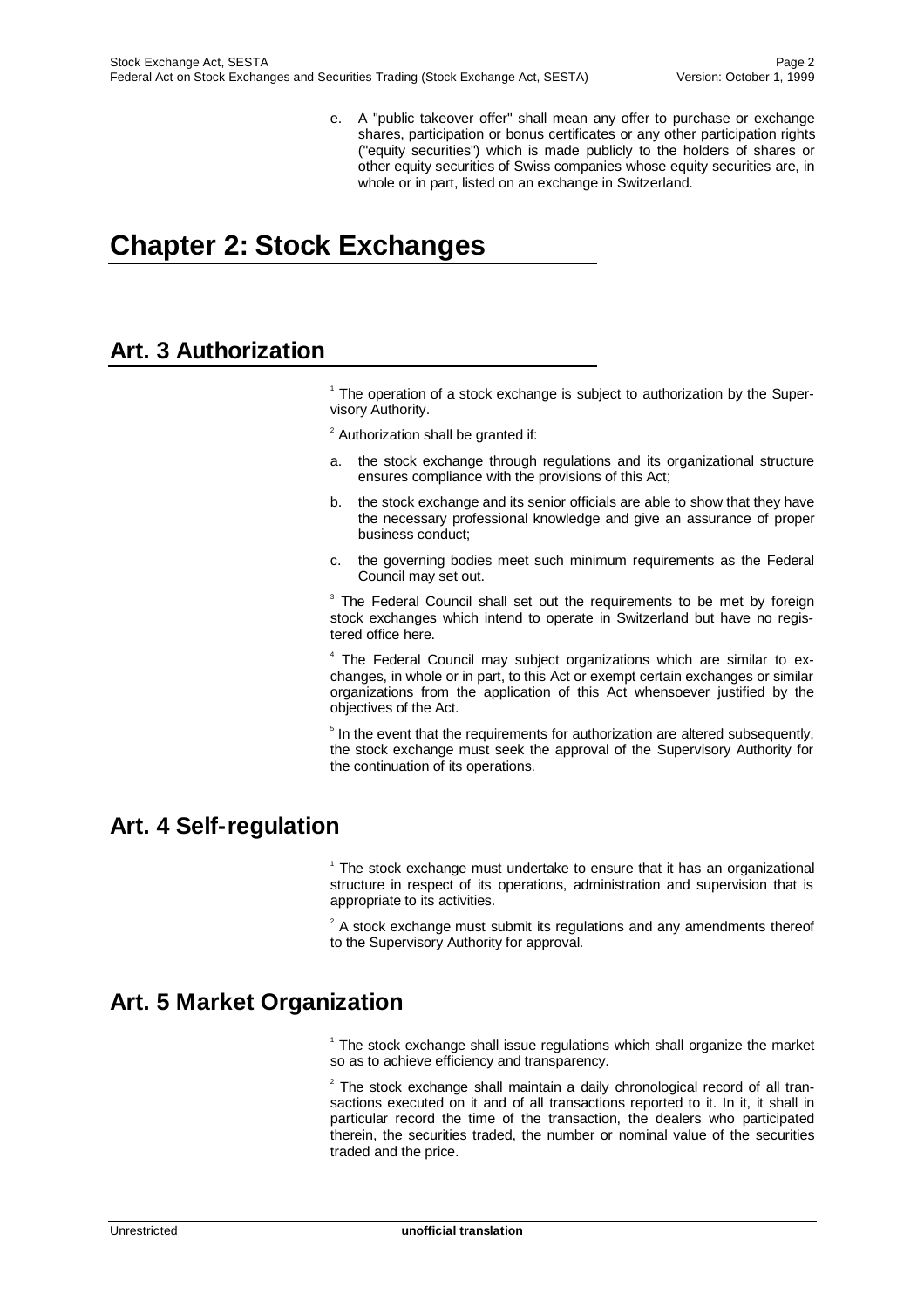$3$  The stock exchange shall ensure that all information necessary to maintain a transparent market is made public. This shall apply, in particular, to the prices at which securities have been traded, the volume of securities traded both on and off exchange, and the companies which are not subject to the obligation to make an offer pursuant to Articles 32 and 52 or for which the threshold has been raised above 33 1/3 percent.

#### **Art. 6 Market Supervision**

<sup>1</sup> The stock exchange shall supervise price formation, execution and settlement of transactions in such a manner so as to ensure that insider trading, price manipulation and other breaches of law may be detected.

 $2$  Whenever there is a suspicion of any breach of law or exchange regulations or any other irregularities, the stock exchange shall inform the Supervisory Authority. The Supervisory Authority shall order the necessary investigations.

#### **Art. 7 Admission of Securities Dealers**

The stock exchange shall issue regulations regarding the admission, duties and expulsion of securities dealers, which regulations shall reflect, in particular, the principle of equal treatment.

### **Art. 8 Admission of Securities**

<sup>1</sup> The stock exchange shall issue regulations regarding the admission of securities to listing.

 $2$  The regulations shall contain provisions relating to the negotiability of securities and shall set out the information which shall be furnished to investors in order to enable them to form an opinion about the characteristics of the securities and the quality of the issuer.

<sup>3</sup> The stock exchange shall take into account internationally recognized standards.

<sup>4</sup> The stock exchange shall admit securities to listing upon the fulfillment of the conditions set out in the regulations.

#### **Art. 9 Appeal Board**

<sup>1</sup> The stock exchange shall set up an independent appeal board with which an appeal may be lodged regarding the rejection of an application for admission as a securities dealer or for the listing of securities or the expulsion of a securities dealer or the delisting of a security. The stock exchange shall set out rules governing the organization and procedures of such board.

 $2$  The organizational structure, the rules of procedure and the nomination of members shall be subject to the approval of the Supervisory Authority.

 $3$  The right to civil action, which may be taken only after the appeal procedure has been exhausted, remains reserved.

# **Chapter 3: Securities Dealers**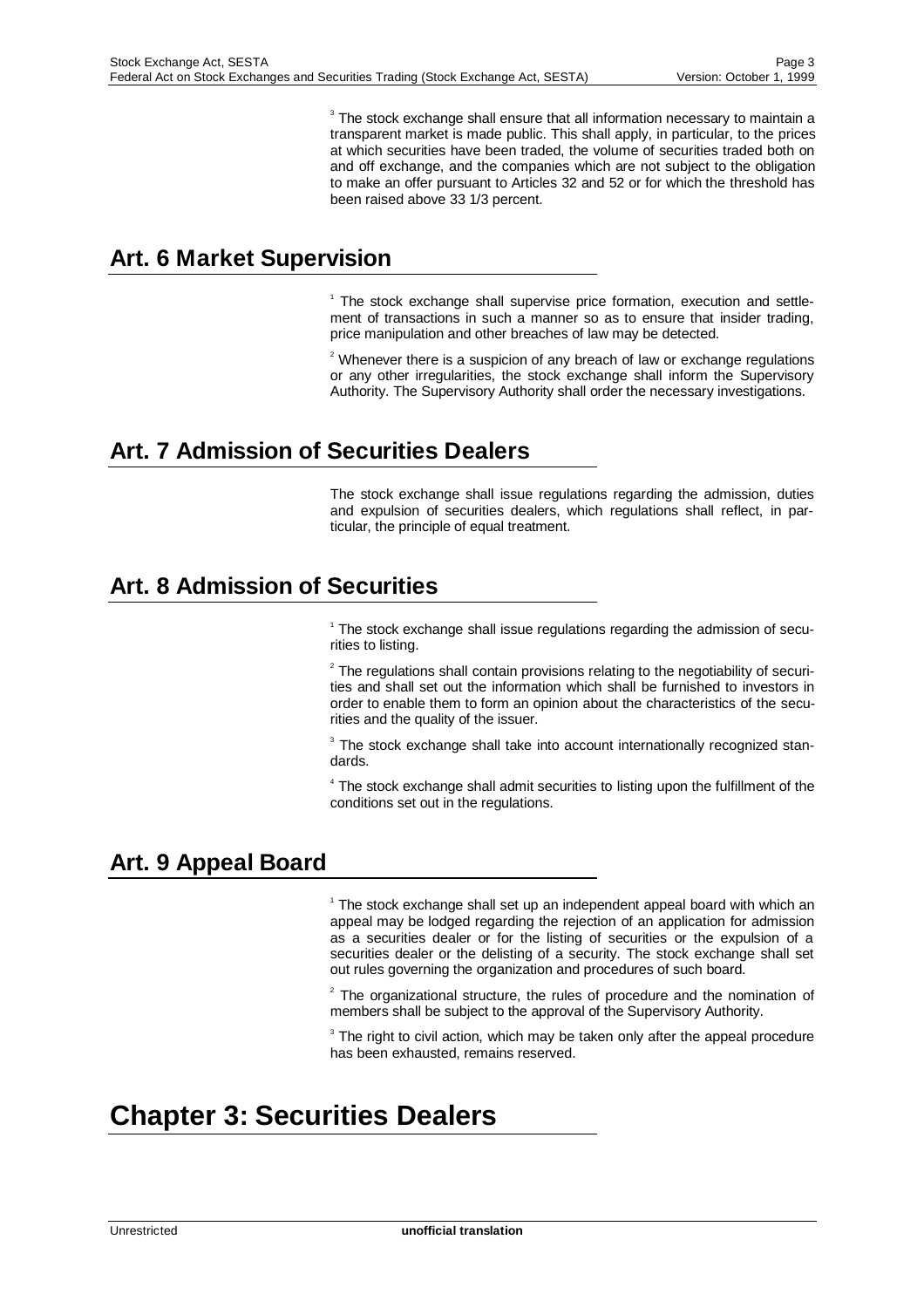# **Art. 10 Authorization**

<sup>1</sup> Whosoever intends to carry out the activities of a securities dealer shall be subject to authorization by the Supervisory Authority.

 $2$  Authorization shall be granted if:

- a. the organization and internal rules of the applicant are such as to ensure compliance with the duties under this Act;
- b. the applicant has the required minimum capital or has provided the required security;
- c. the applicant and its senior staff can show that they have the required professional knowledge; and
- d. the applicant, its senior staff and the principal shareholders can give an assurance of proper business conduct.

<sup>3</sup> The Federal Council shall set the minimum requirements for authorization to be granted. It shall, in particular, set the minimum capital requirement in respect of legal entities and the amount of the security required in respect of natural persons and partnerships.

<sup>4</sup> The Federal Council shall set out the conditions for authorization to be granted to securities dealers who intend to operate in Switzerland but have neither a registered office nor a branch here.

<sup>5</sup> If a securities dealer is part of a group operating in the financial sector, the Supervisory Authority may require adequate supervision of the group on a consolidated basis by the foreign supervisory authorities as well as their approval for the setting-up of such dealer's operations in Switzerland.

 $6$  In the event that the conditions for such authorization are altered subsequently, the securities dealer shall seek the approval of the Supervisory Authority for the continuation of its operations.

 $7$  Only natural persons, legal entities or partnerships which have received authorization from the Supervisory Authority to operate as securities dealers may use the term "securities dealer" in their company name or in the description of their business purpose or in any business advertisement.

#### **Art. 11 Rules of conduct**

 $1$  A securities dealer has vis à vis his clients :

- a. a duty of disclosure; he shall in particular inform them of the risks associated with certain types of transactions;
- b. a duty of diligence; he shall in particular ensure the best possible execution of his clients' orders and that they are able to retrace the steps taken in the execution of their orders;
- c. a duty of loyalty; he shall ensure that in the event of any potential conflict of interests his clients interests are not adversely affected.

 $2$  In discharging these duties the clients' business expertise and professional knowledge shall be taken into account.

#### **Art. 12 Own funds**

<sup>1</sup> A securities dealer must have a sufficient amount of own funds available.

 $2$  The Federal Council shall set out the minimum own funds requirement, taking into account the risks associated with a securities dealer's operations, including off-balance sheet transactions. The Federal Council shall determine the extent to which banks must also meet the minimum own fund requirement.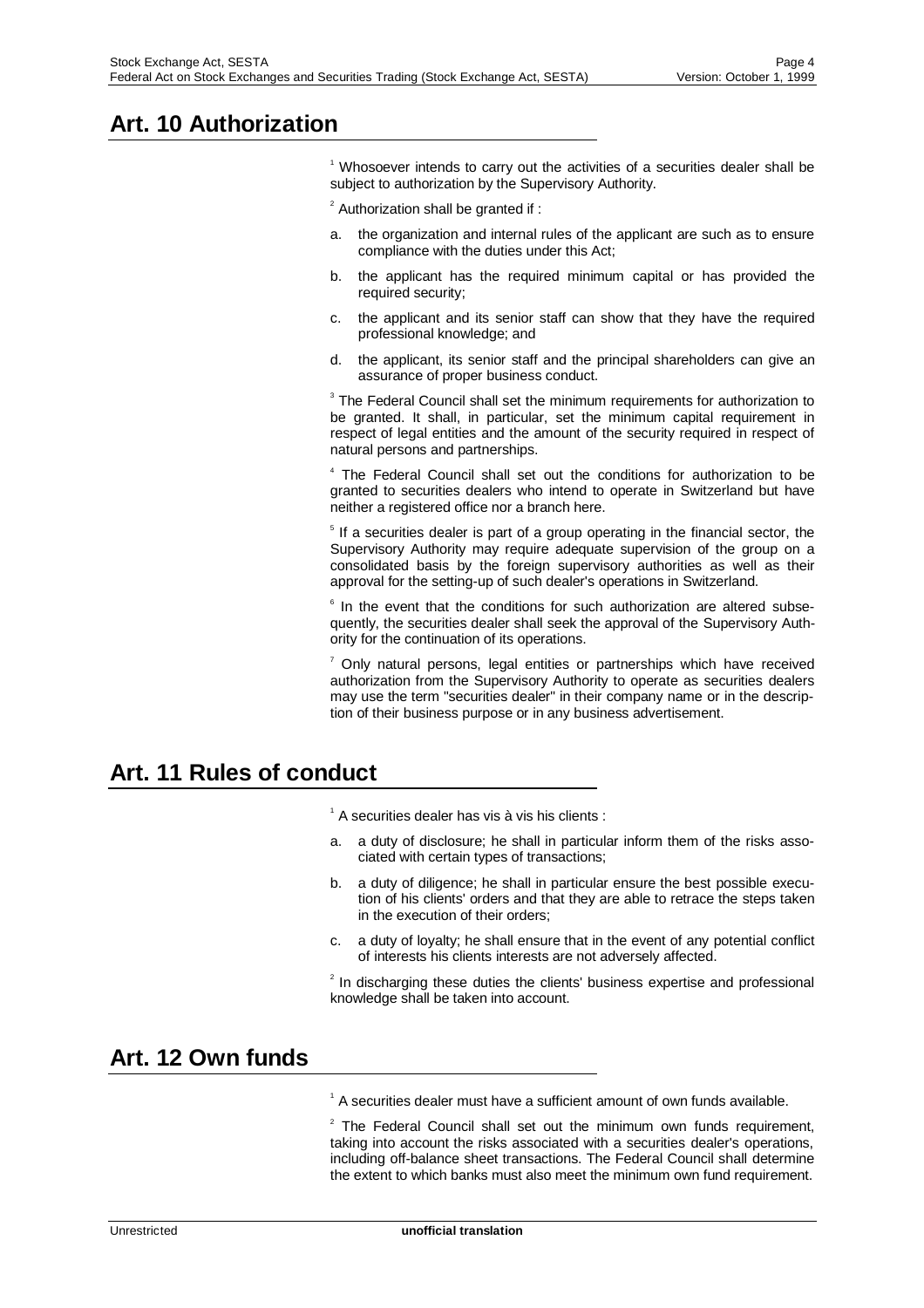### **Art. 13 Risk diversification**

<sup>1</sup> A securities dealer must diversify his risks in an appropriate manner.

 $2$  The Federal Council shall set the limits of such risks and the add-ons to the own funds necessary to cover them and shall determine the extent to which such rules are applicable to banks.

#### **Art. 14 Consolidation**

A securities dealer shall comply with the provisions on own funds and the spreading of risk on a consolidated basis if it constitutes an economic unit with one or more other companies operating in the financial sector or if for any other reason it appears that the securities dealer is under a legal duty or in actual fact compelled to assist such other company.

### **Art. 15 Daily record and reporting requirements**

<sup>1</sup> The securities dealer shall keep a daily record of orders received and of transactions carried out in which all information necessary to enable the reconstruction of the transactions and the supervision of his operations shall be recorded.

 $2$  The securities dealer must report all the information necessary to ensure a transparent market.

 $3$  The Supervisory Authority shall determine the type of information to whom it shall be reported and the manner in which it shall be communicated.

<sup>4</sup> The Federal Council may impose the reporting requirement pursuant to para. 2 upon persons and companies which buy and sell securities in a professional capacity but without using a securities dealer when the objective of this Act so requires. Any such company must instruct recognized auditors to examine as to whether the reporting requirement is complied with; the company must provide the Supervisory Authority with the information it requires.

#### **Art. 16 Accounts**

<sup>1</sup> The securities dealer shall prepare annual accounts and publish them or make them available to the public.

 $2$  The accounts shall be prepared in accordance with the provisions of the law on joint stock companies, subject to any derogations by the Federal Council.

<sup>3</sup> The Federal Council may set out detailed rules for the layout of the annual accounts, may require supplementary information to be provided in the notes to the annual accounts, may require the preparation and publication of interim results and balance sheets and may impose a duty to prepare consolidated accounts.

<sup>4</sup> Banks shall be subject to the provisions of the Federal Act on Banks and Savings Institutions4.

<sup>4</sup> SR **952.0**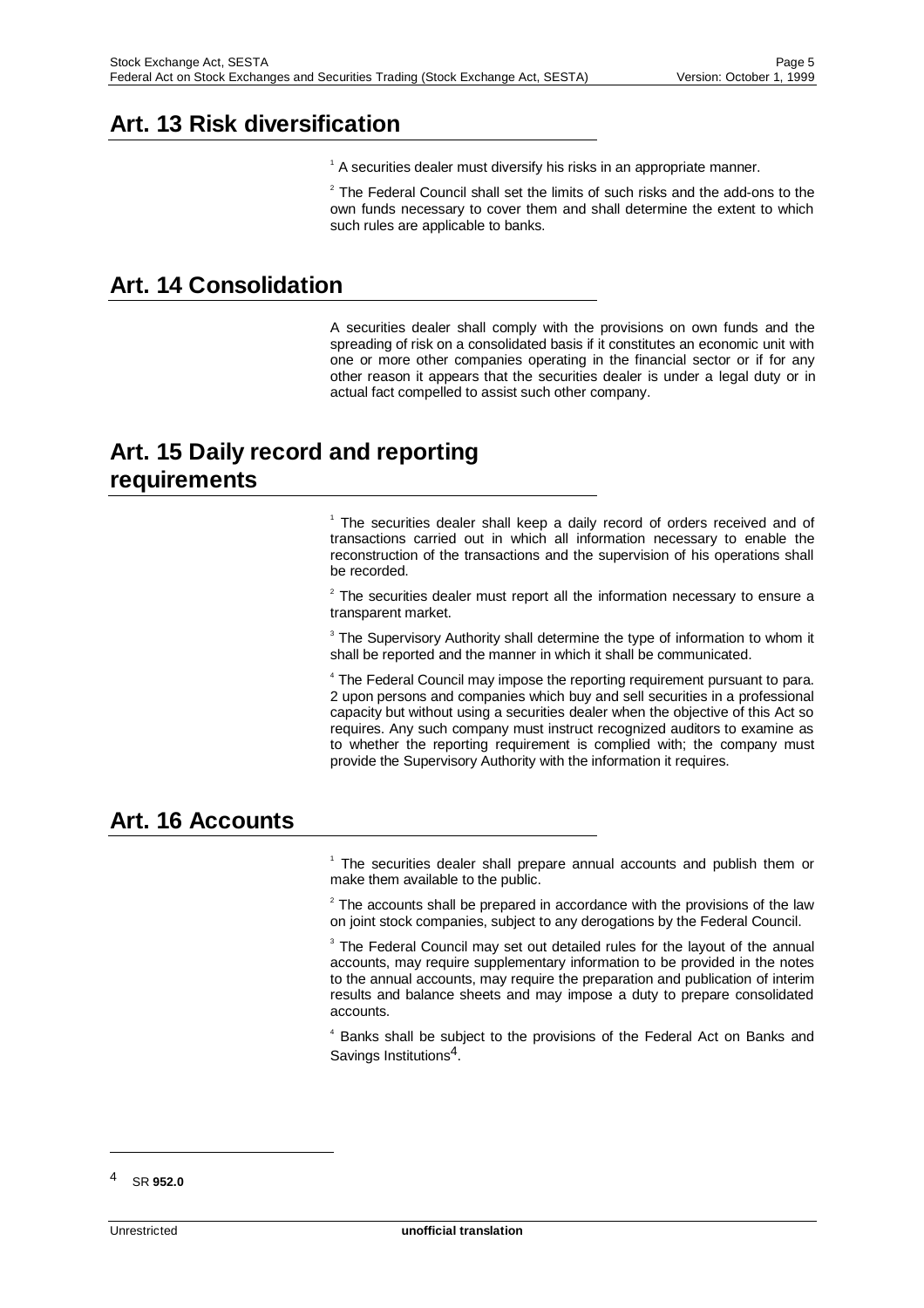#### **Art. 17 Audit**

<sup>1</sup> The securities dealer is required to have his operations examined annually by recognized auditors. Such auditors shall also be at liberty to carry out interim audits without notice.

 $2$  It shall afford the auditors access to all such documents as may be necessary for their audit, and shall furnish them with all the information needed in the discharge of their audit duties.

 $3$  The costs of the audit shall be borne by the securities dealer.

#### **Art. 18 Auditors**

<sup>1</sup> Only recognized bank auditors or an auditing firm recognized by the Supervisory Authority as auditors for securities dealers may be appointed to carry out an audit. The Ordinance shall set out the conditions for such recognition.

 $2^{2}$  Such recognized auditors themselves may not be securities dealers.

<sup>3</sup> The auditors shall be independent of the management and the Board of Directors of the securities dealer whose operations are to be audited.

#### **Art. 19 Duties of the auditors**

 $1$  The auditors shall verify that the securities dealer has fulfilled his legal obligations and that he has complied with the requirements for authorization and his own internal regulations.

 $2$  The auditors shall draw up a report on the results of the audit and shall forward such report to the audited securities dealer and the Supervisory Authority.

 $3$  The Supervisory Authority shall issue rules relating to the scope of the audit and the contents of the audit report.

 $4$  If the auditors, in the course of the annual or an interim audit, discover any breach of legal provisions or any other irregularities, they shall set a reasonable time-limit within which the securities dealer must rectify the matter and they shall add an appropriate comment to this effect in the audit report.

<sup>5</sup> The auditors shall forthwith notify the Supervisory Authority in the event that:

- a. the deadline set pursuant to para. 4 has not been met;
- b. the auditors are of the opinion that it would serve no purpose to set such a deadline; or
- c. the auditors discover any breach of criminal law or serious irregularities.

 $6$  The auditors shall keep confidential all information which has come into their possession in the course of their audit, except in their dealings with the Supervisory Authority.

# **Chapter 4: Disclosure of Shareholdings**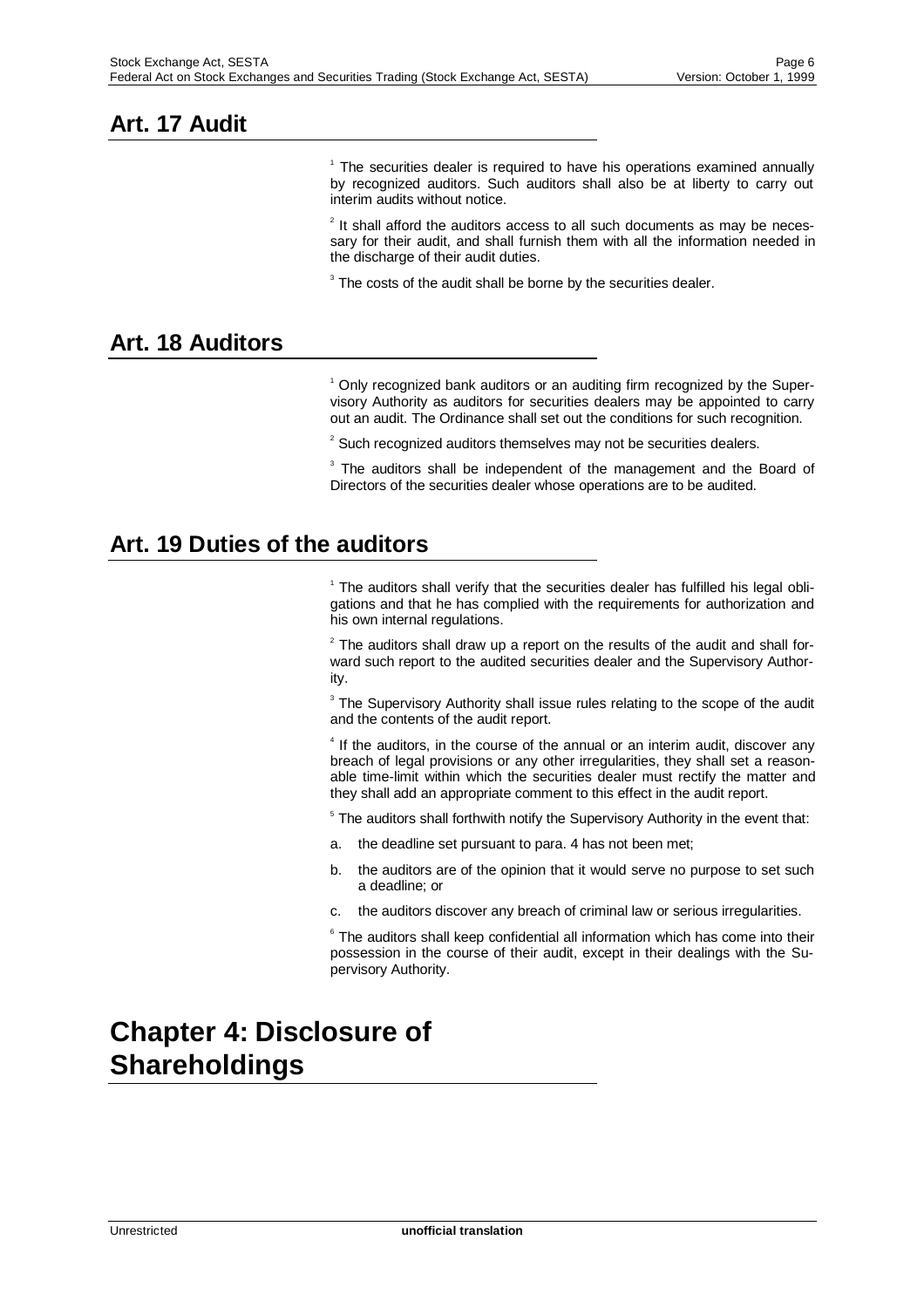# **Art. 20 Obligation to notify**

<sup>1</sup> Whosoever, directly, indirectly or in concert with third parties, acquires or sells, for his own account, in a company incorporated in Switzerland whose equity securities are listed, in whole or in part in Switzerland and thereby attains, falls below or exceeds the threshold percentages of 5, 10, 20, 33 1/3, 50 or 66 2/3 of the voting rights, whether or not such rights may be exercised, shall be obliged to notify the company and the stock exchanges on which the equity securities in question are listed.

 $2$  The conversion of participation or bonus certificates into shares and the exercise of conversion or share acquisition rights shall be considered to be an acquisition for the purposes of this Act.

 $3$  A group organized pursuant to an agreement or otherwise shall comply with the obligation to notify of para. 1 as a group and shall disclose:

- a. its total holdings;
- b. the identity of its members;
- c. the nature of the agreement ;
- d. the representation.

 $<sup>4</sup>$  If a company or a stock exchange has reason to believe that a shareholder is</sup> in breach of the obligation to notify, it shall inform the Supervisory Authority of such fact.

<sup>5</sup> The Supervisory Authority shall issue rules relating to the scope of the obligation to notify, the treatment of share acquisition rights, the calculation of voting rights as well as the time limits within which the obligation to notify must be met and the companies must publish changes in the ownership of their shares pursuant to para. 1. The Takeover Board (Art. 23) shall have the right to put forward proposals.

6 Whosoever intends to acquire securities may obtain a ruling from the Supervisory Authority as to whether it will be subject to the obligation to notify.

# **Art. 21 Duty of the company to inform**

The company shall be obliged to publish the information which it receives in respect of changes in the voting rights.

# **Chapter 5: Public Takeover Offers**

#### **Art. 22 Scope of the Act**

<sup>1</sup> The provisions of Chapter 5 (Arts. 22 - 33) and Articles 52 and 53 shall apply to public takeover offers for holdings in Swiss companies whose equity securities are, in whole or in part, listed on a stock exchange in Switzerland (offeree companies).

 $2$  Companies may, prior to their equity securities being admitted to official listing on a stock exchange in accordance with para. 1, state in their articles of association that an offeror shall not be bound by the obligation to make a public offer pursuant to Articles 32 and 52.

 $3$  A company may at any time adopt a provision pursuant to para. 2 in its articles of association, provided that this does not prejudice the interests of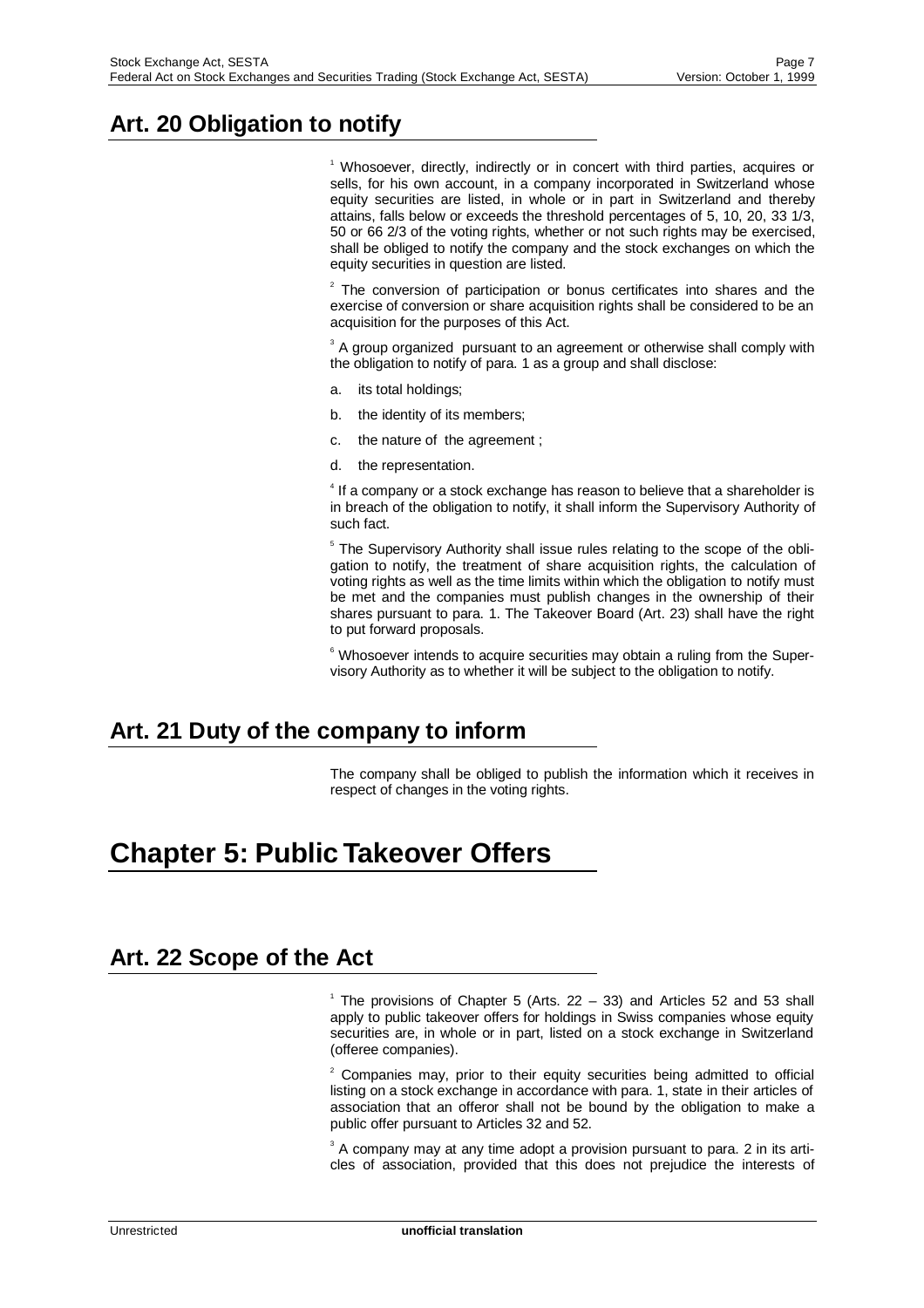shareholders within the meaning of Article 706 of the Swiss Code of Obligati $n s<sup>5</sup>$ 

# **Art. 23 Takeover Board**

<sup>1</sup> The Supervisory Authority shall after consultating the stock exchanges, appoint a commission for public takeover offers (Takeover Board). This Takeover Board shall consist of expert representatives of securities dealers, listed companies and investors. The organizational structure and procedures of the Takeover Board shall be submitted to the Supervisory Authority for approval.

 $2$  The rules which are to be issued by the Takeover Board pursuant to this Act shall be submitted to the approval of the Supervisory Authority.

 $3$  The Takeover Board shall, in each case, ensure compliance with the rules applicable to public takeover offers. The Takeover Board may demand from offerors and offeree companies all information and documents which it may require. It issues recommendations to the persons concerned and may publish such recommendations.

<sup>4</sup> In the event that its recommendations are rejected or not complied with, the Takeover Board shall inform the Supervisory Authority. The latter may render a decision on the matter .

5 The stock exchanges shall bear the costs of the Takeover Board . The Takeover Board may levy fees on the offerors and offeree companies.

#### **Art. 24 Duties of the offeror**

1 The offeror shall publish the offer in a prospectus containing true and complete information.

 $2$  The offeror shall treat all holders of equity securities of the same class equally.

 $3$  The offeror's obligations shall be incumbent upon all who act in concert with the former.

#### **Art. 25 Review of the offer**

<sup>1</sup> The offeror shall, prior to publication, submit the offer to an auditor recognized by the Supervisory Authority or to a securities dealer for review.

 $2$  The reviewing entity shall verify that the offer is in conformity with the law and the implementing provisions.

# **Art. 26 Right of rescission of the seller**

The seller may repudiate a contract or rescind an executed sale if such contracts were concluded or fulfilled pursuant to a prohibited offer.

<sup>5</sup> SR **220**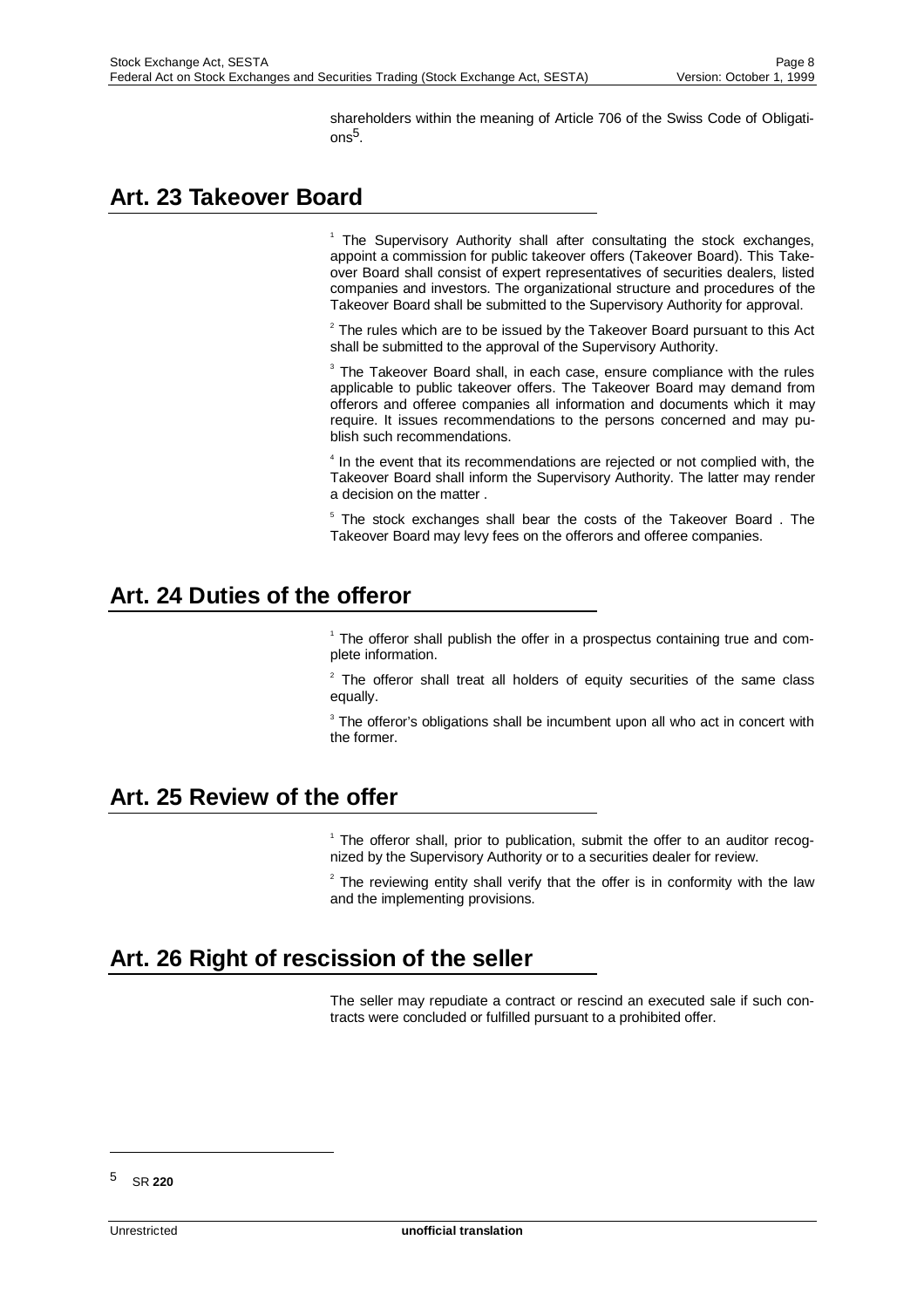#### **Art. 27 Announcement of the result of the offer and extension of the offer period**

<sup>1</sup> The offeror shall publish the result of the public takeover offer upon expiry of the offer period.

 $2$  In the event that the conditions of the offer are met, the offeror shall be under an obligation to extend the offer period for those holders of shares and other equity securities who have not yet accepted the offer.

### **Art. 28 Additional rules**

The Takeover Board shall set out additional rules relating to:

- a. the announcement of an offer prior to its publication;
- b. the contents and the publication of the prospectus as well as the conditions to which an offer can be subjected ;
- c. the rules of fairness applicable to public takeover offers;
- d. the review of the offer by an auditor or a securities dealer;
- e. the offer period and any extension thereof, the conditions under which the offer may be withdrawn or modified and the period within which a seller may withdraw;
- f. actions taken in concert with third parties.

#### **Art. 29 Duties of the offeree companies**

<sup>1</sup> The board of directors of the offeree company (Art. 22 para. 1) shall submit a report to the holders of equity securities setting out its position in relation to the offer. The information provided by the offeree company shall be true and complete. The board of directors of the offeree company shall publish such report.

 $2$  From the moment an offer is published until the result is announced, the board of directors of the offeree company shall not enter into any legal transactions which would have the effect of altering significantly the assets or liabilities of the company. Decisions taken by the general meeting of shareholders are not subject to this restriction and may be implemented irrespective of whether they were adopted before or after publication of the offer.

 $3$  The Takeover Board hall issue rules concerning the report to be issued by the board of directors of the offeree company and any measures which are directed, in an improper manner, at frustrating an offer or preventing it from being successful.

# **Art. 30 Competing offers**

<sup>1</sup> If competing offers are made for the equity securities of the offeree company, the holders of equity securities in the offeree company must be free to choose which offer they accept.

 $2$  The Takeover Board shall issue rules relating to competing offers and their effect upon the first offer.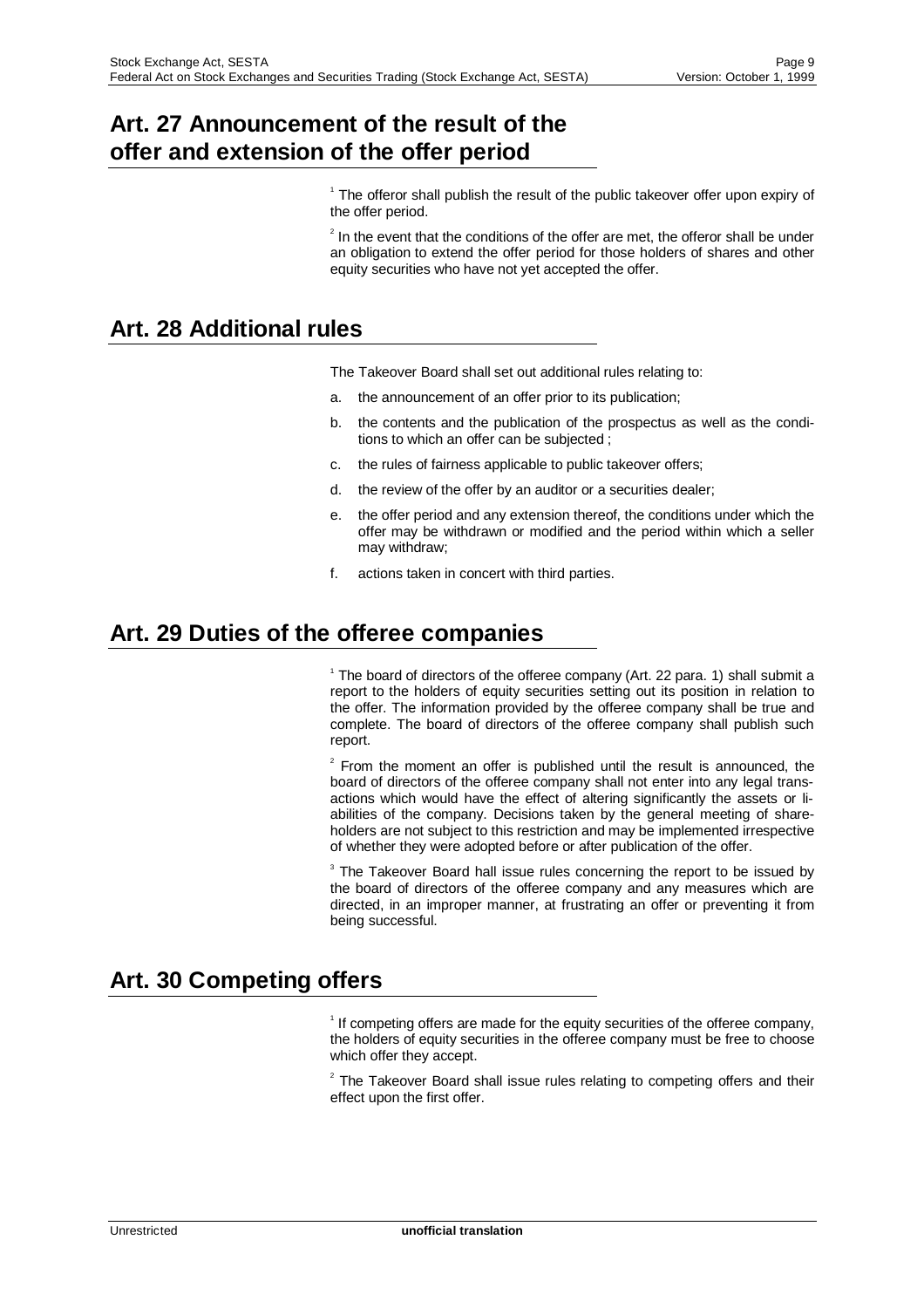# **Art. 31 Obligation to notify**

<sup>1</sup> The offeror or whosoever has, directly or indirectly or acting in concert with third parties, holdings which give him at least 5 percent of the voting rights, whether or not such rights may be exercisable, of the offeree company or, as the case may be, of another company whose equity securities are being offered in exchange shall, from the time an offer is published until the expiry of the offer period, be obliged to notify the Takeover Board and the stock exchanges on which the securities are listed of any acquisition or sale of equity securities of such company.

 $2^2$  A group organized pursuant to an agreement or otherwise shall comply with the obligation to notify referred to in para. 1 as a group.

<sup>3</sup> The Takeover Board may subject any person to the same obligation who, from the time an offer is published until the expiry of the offer period, purchases or sells, directly, indirectly or acting in concert with third parties, a certain percentage of the equity securities of the offeree company or of another company whose equity securities are being offered in exchange.

<sup>4</sup> In the event that the company or the stock exchanges have reason to believe that a shareholder is in breach of his obligation to notify, they shall inform the Takeover Board of such fact.

5 The Takeover Board shall issue rules as to the form and time limit allowed for notification and as to the percentage relevant for the application of para. 3.

### **Art. 32 Obligation to make an offer**

<sup>1</sup> Whosoever, directly, indirectly or acting in concert with third parties, acquires equity securities which, added to equity securities already owned, exceed the threshold of 33 1/3 percent of the voting rights of an offeree company whether or not such rights may be exercisable shall be under an obligation to make an offer to acquire all listed equity securities of the company. An offeree company may raise this threshold in its articles of association to 49 percent of the voting rights.

 $2$  In justified cases, the Supervisory Authority may grant exemptions from the obligation to make an offer, in particular in the following cases:

- a. where the transfer of voting rights occurs within a group organised pursuant to an agreement or otherwise. In such a case, only the group as such shall be subject to the obligation to make an offer;
- b. where the threshold is exceeded as a result of a decrease in the total number of voting rights of the company;
- c. where the threshold is exceeded only temporarily;
- d. where the securities have been acquired without consideration or on exercise of pre-emptive rights pursuant to a share capital increase;
- e. where the securities have been acquired for reorganization purposes.

 $3$  The obligation to make an offer shall not apply if the voting rights have been acquired as a result of a donation, succession or partition of an estate, matrimonial property law or execution proceedings.

<sup>4</sup> The price offered shall be at least as high as the stock exchange price and shall not be lower than 25 percent of the highest price paid by the offeror for equity securities of the offeree company in the preceding twelve months.

<sup>5</sup> If the offeree company has issued several classes of equity securities, there must be an appropriate relationship among the prices offered for the various classes of equity securities.

**<sup>6</sup> The Supervisory Authority shall issue rules relating on the obligation to make** an offer. The Takeover Board shall have the right to put forward proposals.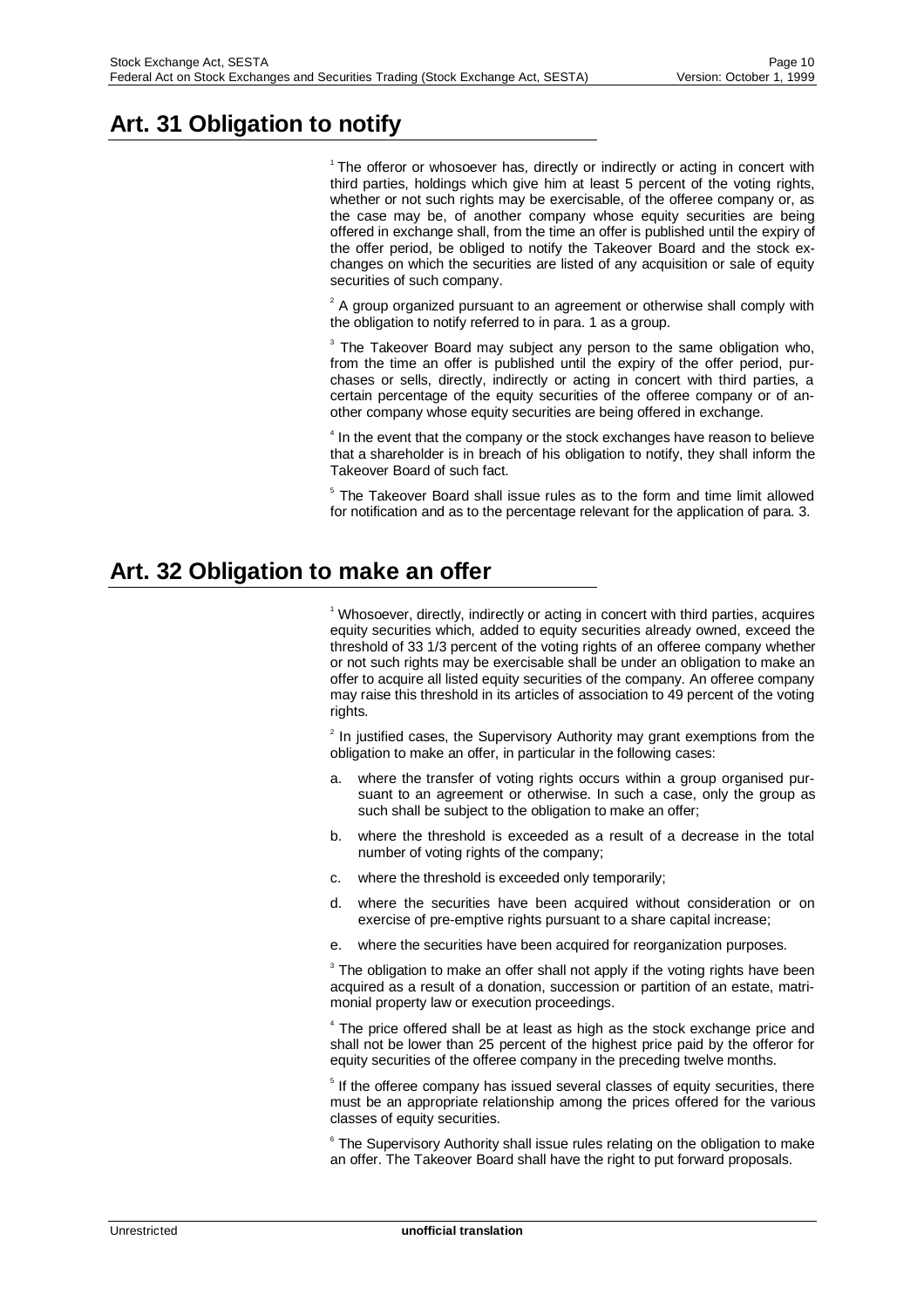$^7$  At the request of the Supervisory Authority, the offeree company or one of its shareholders, the court may by way of an interim relief suspend the voting rights of any person who is in breach of the obligation to make an offer.

# **Art. 33 Cancellation of outstanding equity securities**

<sup>1</sup> An offeror, who upon expiry of the offer period, holds more than 98 percent of the voting rights of the offeree company may, within three months petition the court to cancel the outstanding equity securities. For this purpose, the offeror shall commence an action against the company. The remaining shareholders may participate in these proceedings.

 $2$  The company shall reissue such equity securities and allot them to the offeror either against payment of the offer price or fulfilment of the exchange offer in favour of the holders of the equity securities which have been cancelled.

# **Chapter 6: Supervisory Authority**

### **Art. 34 Organization**

The Federal Banking Commission shall be the Supervisory Authority (Supervisory Authority). The organization shall be structured in accordance with Article 23 of the Federal Act on Banks and Savings Institutions<sup>6</sup>.

#### **Art. 35 Duties**

<sup>1</sup> The Supervisory Authority shall take such decisions as may be necessary to implement this Act and its implementing provisions and it shall supervise compliance with the legal and regulatory provisions.

 $2$  Persons and companies which are subject to supervision shall provide the Supervisory Authority with all information and documents which the latter may request in order to carry out its duties. Additionally, this obligation shall apply to:

- a. persons who hold a qualified participation in the capital of a stock exchange or a securities dealer;
- b. auditors;
- c. persons and companies which are subject to a duty of disclosure;
- d. offerors in public takeover offers;
- e. offeree companies.

<sup>3</sup> In the event that the Supervisory Authority becomes aware of any breach of the Act or any other irregularities it shall take all measures necessary to restore proper conditions and remove any irregularities. It shall issue such decrees as may be necessary to this effect. The Supervisory Authority may:

<sup>6</sup> SR **952.0**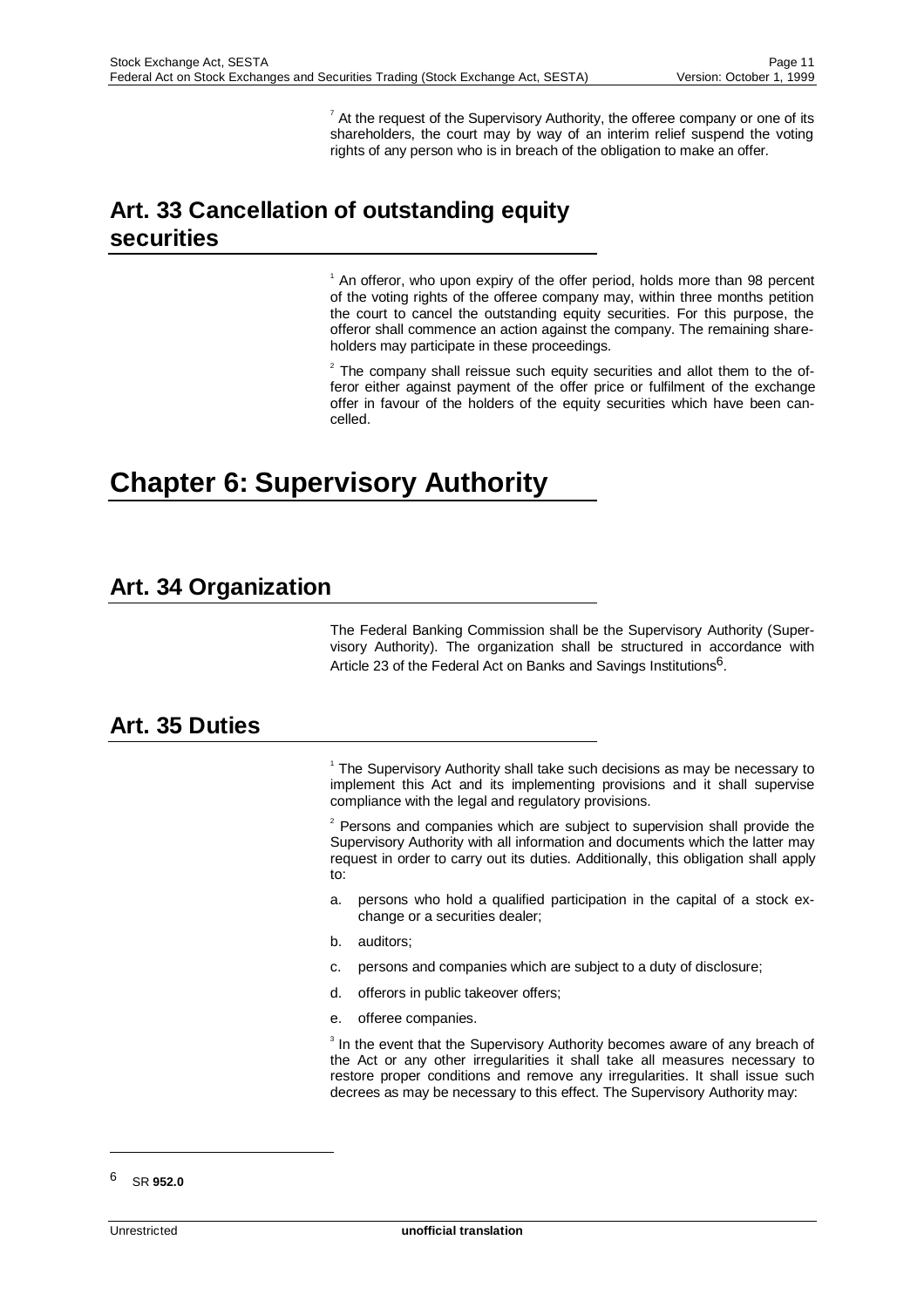- a. suspend temporarily a securities dealer from engaging in any legal transactions and making payments as well as receiving payments in the event of imminent threat to the interests of his creditors;
- b. prohibit temporarily or permanently any person who as a senior official of a securities dealer trades in securities and who is in serious breach of his duties under this Act, its implementing provisions or his internal regulations from trading in securities.

<sup>4</sup> If an enforceable decree of the Supervisory Authority has, after formal notice has been given, not been complied with within the time limit set, the Supervisory Authority may, pursuant to para. 2, itself carry out the actions decreed; the defaulting persons or companies shall bear the costs of such action.

<sup>5</sup> In the event of a refusal to obey an enforceable decree of the Supervisory Authority, the Supervisory Authority may publish such decree in the Swiss Official Commercial Gazette (SOCG) or otherwise make it public in any other form. Such an action must be proceeded by a warning.

 $6$  If the Commission becomes aware of any criminal acts it shall forthwith notify the competent authorities for criminal prosecution. These authorities are under a duty to provide mutual legal assistance.

# **Art. 36 Withdrawal of authorization**

1 The Supervisory Authority shall withdraw the authorization of a stock exchange and a securities dealer if it no longer fulfills the conditions of such authorization or it is in serious breach of its legal duties or internal regulations.

2 Upon the withdrawal of authorization, legal entities and limited partnerships shall be dissolved and, in the case of sole proprietorships, their registration in the Commercial Register shall be cancelled. The Supervisory Authority shall appoint a liquidator and supervise his activities. The Supervisory Authority may resolve not to order the dissolution of securities dealers which are also subject to the Federal Act on Banks and Savings Institutions<sup>7</sup>, provided that their banking licence does not also have to be withdrawn.

# **Chapter 7: International Relations**

# **Art. 37 Authorization of foreign stock exchanges and securities dealers**

Authorization of a foreign stock exchange or of a stock exchange controlled by foreign domiciles may be refused if the countries in which the foreign stock exchange has its registered office or the controlling foreign persons are domiciled do not afford Swiss stock exchanges genuine access to their markets and do not offer them the same competitive opportunities as they do to the local stock exchange. The same rule shall apply for the authorization of securities dealers.

<sup>7</sup> SR **952.0**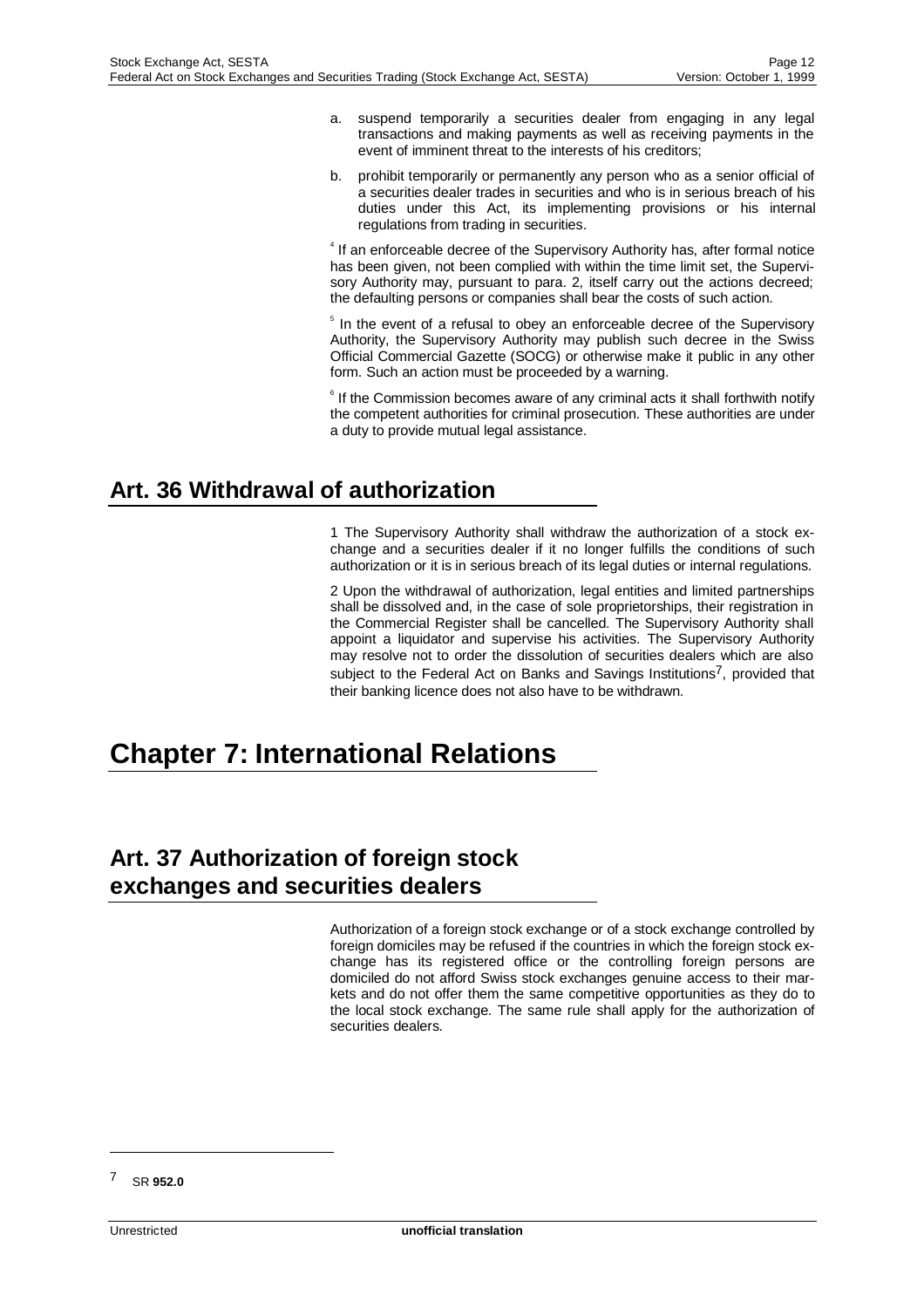# **Art. 38 Administrative Assistance**

<sup>1</sup> The Supervisory Authority may request from foreign supervisory authorities in charge of stock exchanges and securities dealers such information and documents as may be necessary for the enforcement of this Act.

 $2$  It may forward publicly inaccessible information and documents to foreign supervisory authorities only if the said foreign authorities:

- a. use such information exclusively for the purpose of direct supervision of the stock exchanges and the trading in securities;
- b. are bound by official or professional secrecy; and
- c. do not, without the prior consent of the Swiss Supervisory Authority or by virtue of a general authorization clause in an international treaty, forward such information to competent authorities and to other bodies which carry out supervisory functions in the public interest. Forwarding information to criminal authorities is not permitted if mutual assistance in criminal matters would be excluded. The Supervisory Authority shall decide in consultation with the Federal Office for Police matters.

<sup>3</sup> The Federal Act on Administrative Proceedings<sup>8</sup> shall be applicable insofar as the information to be forwarded by the Supervisory Authority concerns the clients of a securities dealer. It shall not be permitted to forward any information on persons who are manifestly not involved in the subject matter of the investigation.

#### **Art. 38a Cross-Frontier Inspections**

1 The Banking Commission, in implementation of this law, may itself undertake inspections in foreign establishments of stock exchanges and securities dealers for whose consolidated supervision it is responsible within the framework of home country control, or entrust auditing firms to perform such work.

2 The Banking Commission may permit foreign supervisory authorities responsible for stock exchanges and securities dealers to carry out direct inspections at Swiss establishments of foreign stock exchanges and securities dealers insofar as these authorities:

- a. are responsible for the consolidated supervision of the stock exchanges and securities dealers subject to audit within the framework of home country control;
- b. shall use the information obtained exclusively for the direct supervision of stock exchanges and securities dealers;
- c. are bound by official or professional secrecy: and
- d. will not transmit this information to competent authorities or bodies which are entrusted with supervisory activities in the public interest without the consent of the Banking Commission. The transmission of information to penal authorities is not permitted whenever legal assistance in penal matters would be excluded. The Banking Commission shall decide after consulting with the competent authority.

<sup>3</sup> During the conduct of cross-border direct inspections, only data necessary for a consolidated supervision over stock exchanges and securities dealers may be investigated. In relation to securities dealers, this shall encompass, in particular, data as to whether a securities dealer throughout the group:

a. is appropriately organised;

<sup>8</sup> SR **172.021**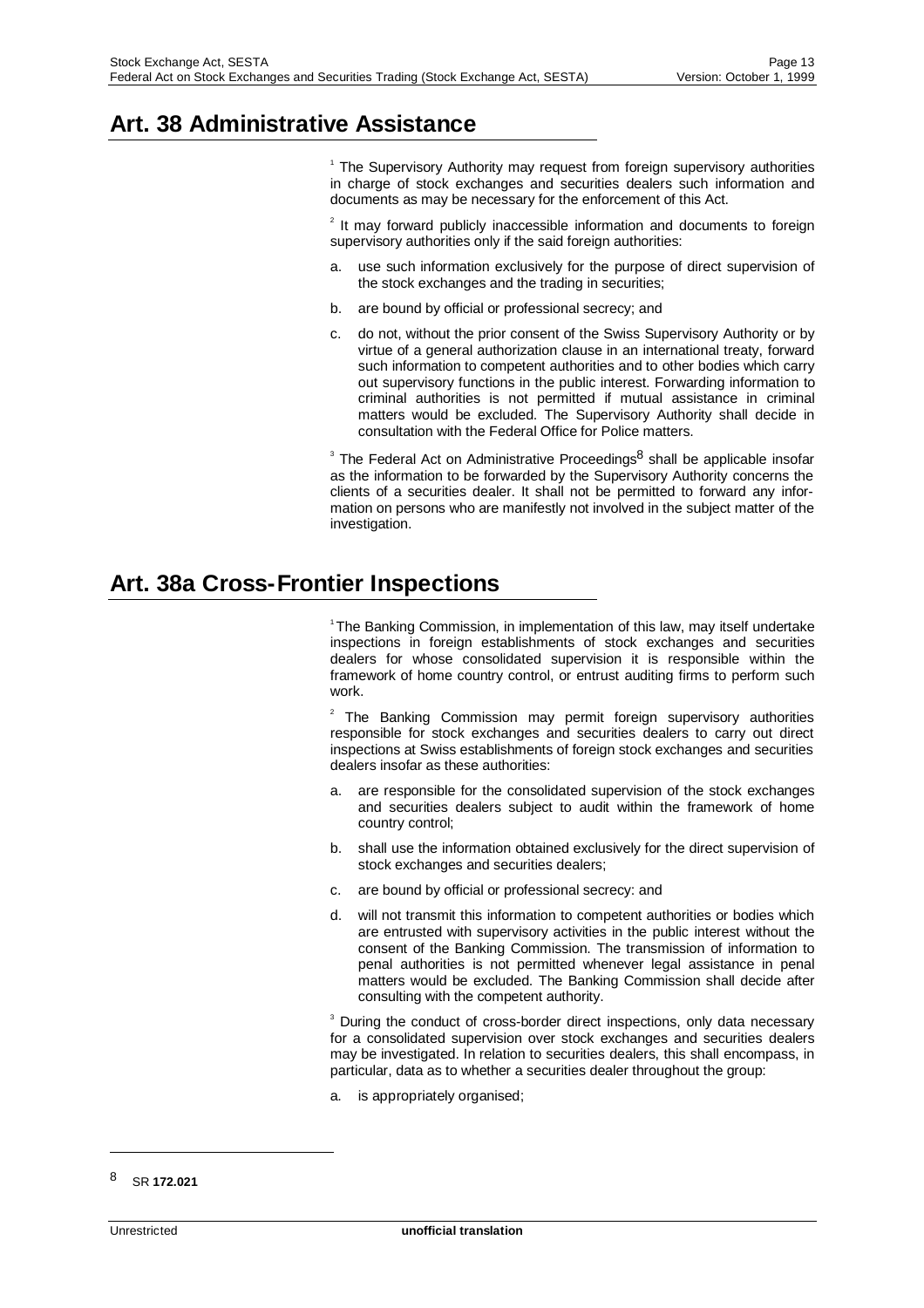- b. appropriately identifies, limits and monitors risks inherent in its business activity;
- c. is managed by and employs persons who offer guarantees for the proper conduct of business activities;
- d. complies with capital-adequacy and risk-diversification provisions on a consolidated basis; and
- e. adequately complies with reporting duties vis-à-vis the supervisory authorities.

<sup>4</sup> Insofar as foreign supervisory authorities responsible for stock exchanges and securities dealers during their direct inspections within Switzerland wish to have access to information which relates to specific customers of securities dealers, the Banking Commission shall gather the information itself and shall transmit it to the authorities requesting it. The procedure shall follow the Law on Administrative Procedure. The transmittal of information concerning persons who are clearly not involved in the matter to be investigated is not permitted.

5 The Banking Commission may accompany the foreign supervisory authorities responsible for stock exchanges and securities dealers on their direct inspections within Switzerland of charge a Stock-Exchange-Law audit firm to do so. The stock exchange and securities dealer in question may demand that they be accompanied.

<sup>6</sup> Establishments within the meaning of this article are deemed to be:

- a. subsidiary companies, branches or representative offices of stock exchanges and securities dealers;
- b. other enterprises, provided that their activity is included in the consolidated supervision by a supervisory authority for stock exchanges and securities dealers.

 $7$  Establishments organised in accordance with Swiss law are to provide foreign supervisory authorities responsible for stock exchanges and securities dealers and the Banking Commission with information necessary for carrying out direct inspections or administrative assistance by the Banking Commission and grant access to their books and records.

# **Chapter 8: Appeal Procedure**

#### **Art. 39**

There shall be a right of appeal in administrative matters to the Federal Supreme Court against the decrees issued by the Supervisory Authority.

# **Chapter 9: Penal Provisions**

#### **Art. 40 Operations without authorization**

Whosoever intentionally:

a. operates a stock exchange without authorization;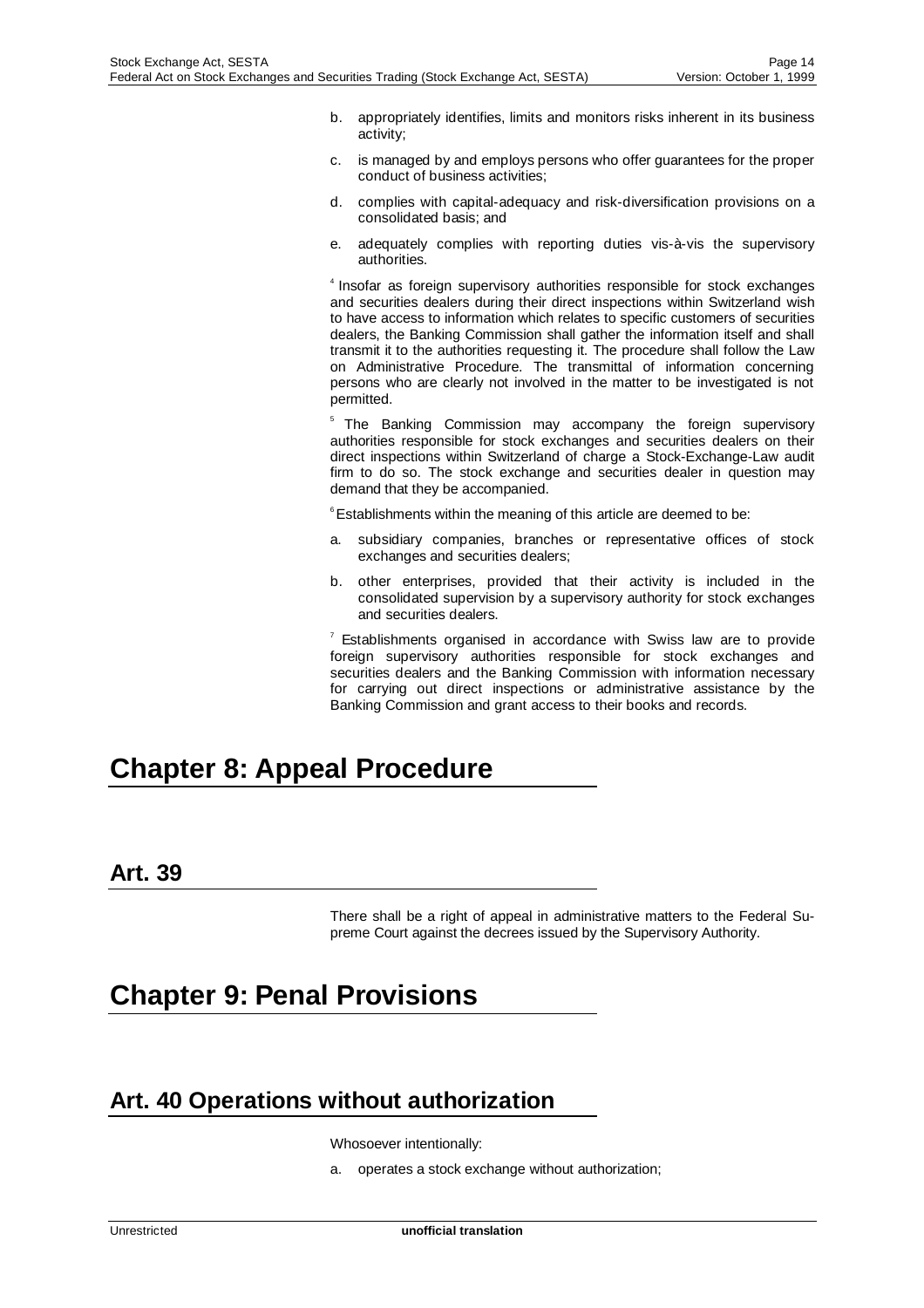b. engages in the business of a securities dealer without authorization,

shall be punished with a fine of up to CHF 200,000 .

# **Art. 41 Breach of obligations to notify**

<sup>1</sup> Whosoever intentionally:

- a. fails to notify a qualified shareholding in a listed company (Arts. 20 and 51);
- b. as the owner of a qualified shareholding in the offeree company fails to disclose the purchase or sale of equity securities of that company (Art. 31),

shall be punished with a fine.

 $2$  The amount of the fine shall not be more than double the purchase price or the sale proceeds. The amount of the fine shall be calculated based upon the difference between the new shareholding held by the person who is subject to an obligation to notify and the last shareholding declared.

<sup>3</sup> Whosoever intentionally or negligently breaches the reporting obligation to which he is subject pursuant to Article 15 shall be punished with a fine of up to CHF 50,000 .

### **Art. 42 Breach of duty by the offeree company**

Whosoever intentionally:

- a. fails to submit a report to the holders of equity securities setting out his position in relation with the offer or fails to publish such report (Art. 29 para. 1);
- b. includes untrue or incomplete information in such report (Art. 29 para. 1),

shall be punished with a fine of up to CHF 200,000 .

#### **Art. 43 Breach of professional secrecy**

1 Whosoever:

- a. discloses a secret which has been confided to him in his capacity as a member of a governing body, employee, mandatary or liquidator of a stock exchange or a securities dealer, as a member of one of the governing bodies or employee of recognised auditors, or of which he has become aware in any such capacity; or
- b. attempts such breach of professional secrecy by inducement,

shall be punished by imprisonment or with a fine;

 $2$  Whosoever breaches professional secrecy after termination of office or his employment, shall nevertheless remain liable to punishment.

 $3$  The federal and cantonal provisions relating to the duty to testify and the duty to provide information to the authorities remain reserved.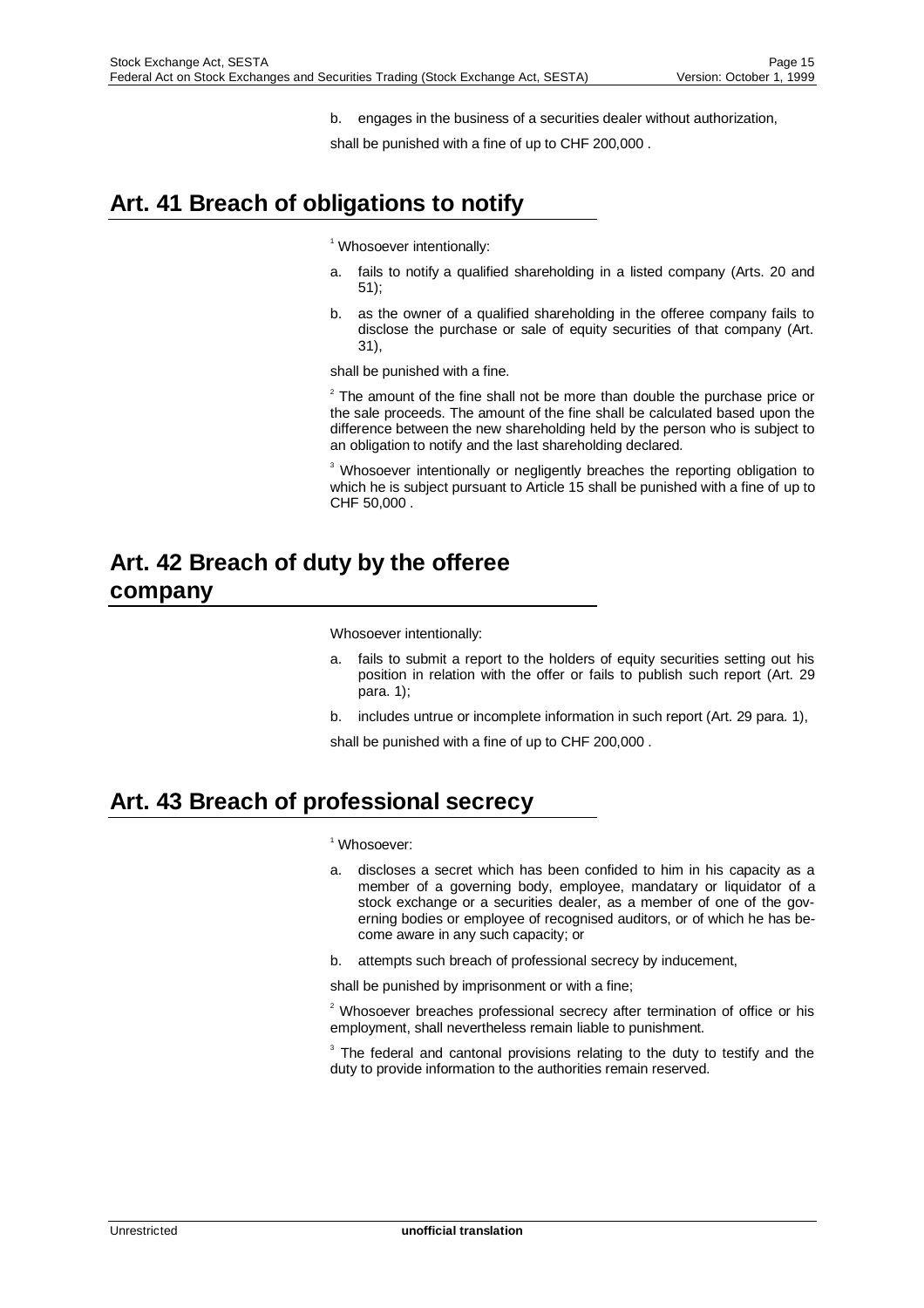### **Art. 44 Penal prosecution**

<sup>1</sup> The provisions of Part Two of the Federal Act on Penal Administrative Law<sup>9</sup> shall be applicable to offences within the meaning of Articles 40, 41 and 42.

 $2$  The Federal Department of Finance shall be the authority responsible for prosecution and adjudication pursuant to the provisions of Penal Administrative Law.

 $3$  The cantons shall be responsible for the prosecution and adjudication of any breaches of Article 43.

# **Chapter 10: Final Provisions**

#### **Art. 45 Implementing provisions**

The Federal Council shall issue implementing provisions to this Act.

### **Art. 46 Amendment to the Penal Code**

The Swiss Penal Code<sup>10</sup> shall be amended as follows: Art. 161<sup>bis</sup> ....11

#### **Art. 47 Amendment to the Banking Act**

The Federal Act on Banks and Savings Institutions<sup>12</sup> shall be amended as follows:

Article 23 para. 1, 2, 4 and 5 ....13

# **Art. 48 Cantonal laws**

<sup>1</sup> Upon the coming into force of this Act, any cantonal provisions restricting the right to establish new stock exchanges shall be repealed.

 $2$  The cantonal provisions relating to securities trading shall cease to be applicable to stock exchanges or securities dealers which have been granted authorization under this Act.

j

12 SR **952.0**

<sup>9</sup> SR **313.0**

<sup>10</sup> SR **311.0**

<sup>11</sup> Text contained in said Federal Law

<sup>13</sup> Text contained in said Federal Law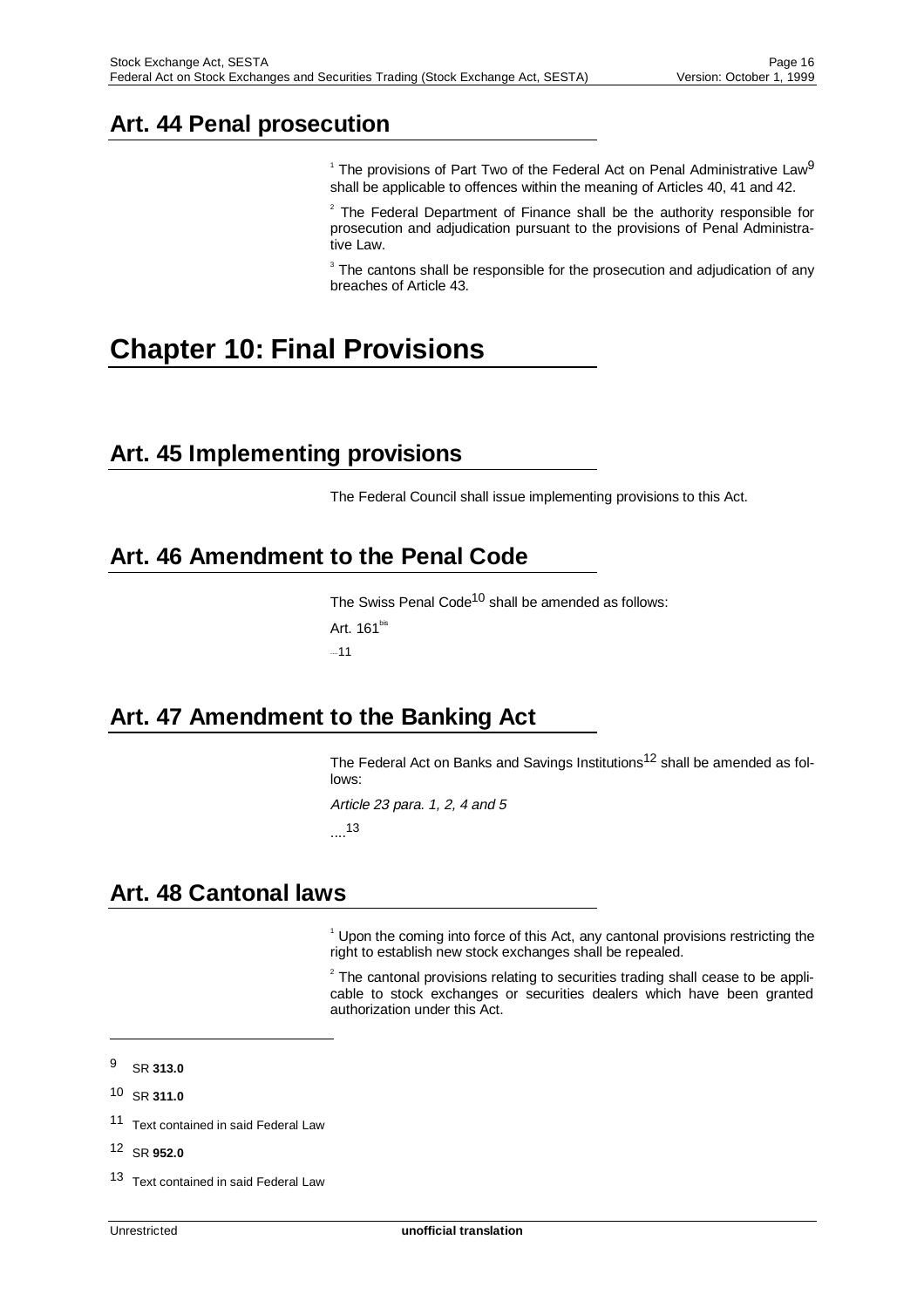$3$  The cantonal provisions relating to stock exchanges shall be repealed within one year and the cantonal provisions relating to securities dealers shall be repealed within three years of the coming into force of this Act.

# **Art. 49 Transitional provisions relating to stock exchanges**

<sup>1</sup> Existing stock exchanges shall report to the Supervisory Authority within three months of the coming into force of this Act and submit their internal regulations to it.

 $2$  The Supervisory Authority shall, in principle, take a decision with respect to authorization within one year of the coming into force of the Act.

# **Art. 50 Transitional provisions relating to securities dealers**

<sup>1</sup> Existing securities dealers shall report to the Supervisory Authority within three months from the coming into force of this Act, and shall comply with the requirements set out in the Act within two years of its coming into force. The Supervisory Authority may on a case by case basis extend or shorten this period if special circumstances so require.

 $2$  The Supervisory Authority shall, in principle, take a decision with respect to authorization within three years of the coming into force of this Act.

<sup>3</sup> Any foreign person or foreign-controlled securities dealer which was admitted to a Swiss stock exchange on December 31, 1992, shall not be subject to the reciprocity requirement set out in Article 37.

# **Art. 51 Disclosure of shareholdings in companies with listed equity securities**

Whosoever, upon the coming into force of this Act, holds a shareholding which gives him at least 5 percent of the voting rights of a joint stock company incorporated in Switzerland whose equity securities are listed on a stock exchange, shall, within three years, notify such shareholding to the company and to any stock exchange on which the equity securities are listed.

# **Art. 52 Obligation to make an offer**

Whosoever, upon the coming into force of this Act, owns directly, indirectly or acting in concert with third parties equity securities which give him more than 33 1/3 percent but less than 50 percent of the voting rights of an offeree company, shall, if he acquires equity securities and thereby exceeds the threshold of 50 percent of the voting rights, be under an obligation to make an offer to acquire all the equity securities listed.

#### **Art. 53 Obligation to offer for companies already listed**

Companies which are already listed on a stock exchange may, within two years of the coming into force of this Act, adopt a provision in their articles of